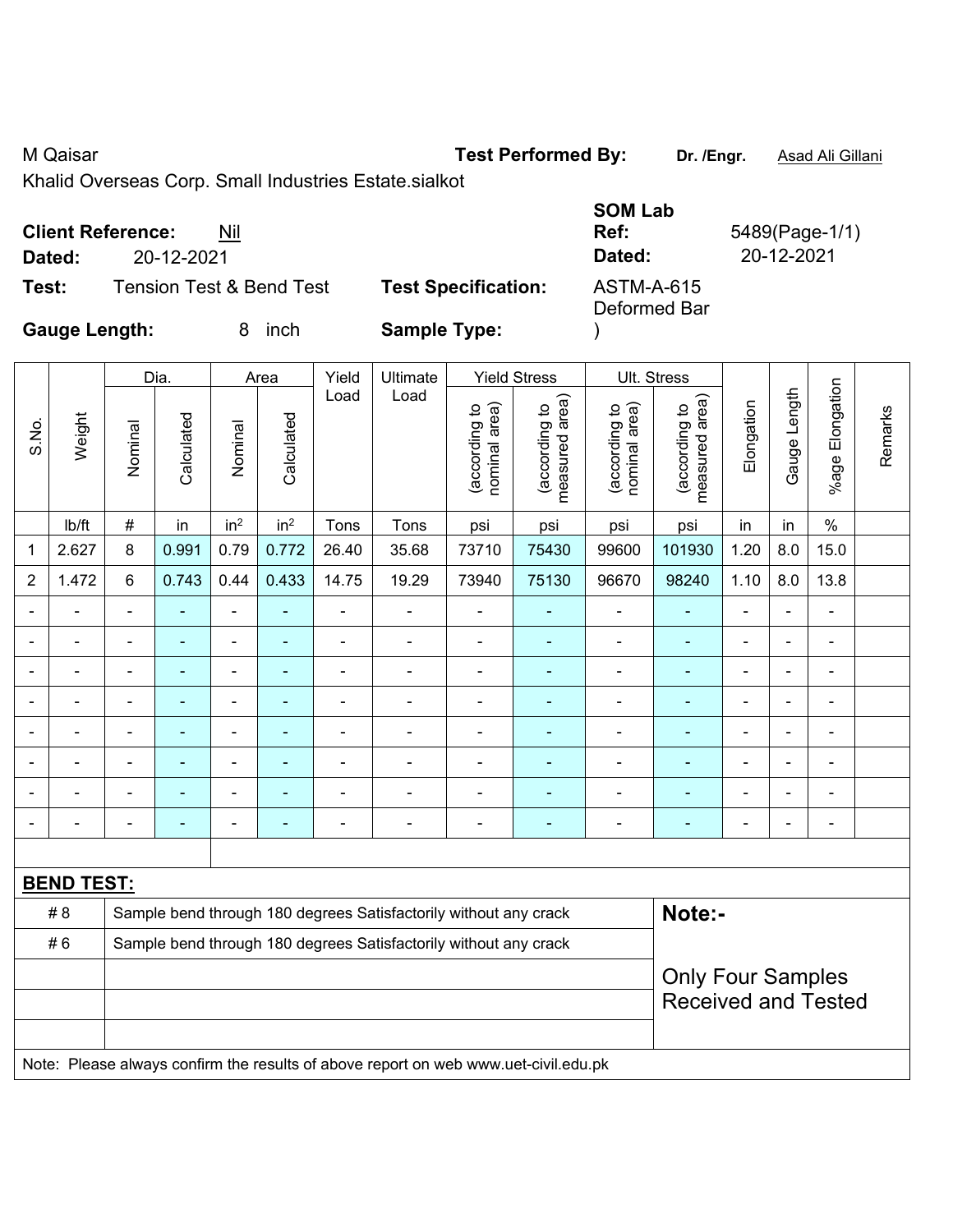Muhammad Waqas **Test Performed By: Dr. /Engr.** Qasim Shaukat

**SOM Lab** 

Lahore

### **Client Reference:** Nil

**Test:** Tension Test & Bend Test **Test Specification:** ASTM-A-615 **Gauge Length:** 8 inch **Sample Type:** Deformed Bar

**Ref:** 5490(Page-1/1) **Dated:** 20-12-2021 **Dated:** 20-12-2021

|                |                   |                | Dia.       |                 | Area            | Yield          | Ult. Stress                                                                         |                                |                                 |                                |                                 |                |                |                       |         |
|----------------|-------------------|----------------|------------|-----------------|-----------------|----------------|-------------------------------------------------------------------------------------|--------------------------------|---------------------------------|--------------------------------|---------------------------------|----------------|----------------|-----------------------|---------|
| S.No.          | Weight            | Nominal        | Calculated | Nominal         | Calculated      | Load           | Load                                                                                | nominal area)<br>(according to | (according to<br>measured area) | (according to<br>nominal area) | (according to<br>measured area) | Elongation     | Gauge Length   | Elongation<br>$%$ age | Remarks |
|                | lb/ft             | $\#$           | in         | in <sup>2</sup> | in <sup>2</sup> | Tons           | Tons                                                                                | psi                            | psi                             | psi                            | psi                             | in             | in             | $\%$                  |         |
| $\mathbf{1}$   | 1.445             | $6\phantom{1}$ | 0.736      | 0.44            | 0.425           | 10.98          | 16.43                                                                               | 55030                          | 56970                           | 82370                          | 85270                           | 1.70           | 8.0            | 21.3                  |         |
| $\overline{2}$ | 1.523             | $6\phantom{1}$ | 0.755      | 0.44            | 0.448           | 12.49          | 17.96                                                                               | 62590                          | 61480                           | 90030                          | 88420                           | 1.50           | 8.0            | 18.8                  |         |
|                |                   | $\blacksquare$ |            | $\blacksquare$  |                 | ä,             |                                                                                     | L,                             |                                 | ä,                             |                                 | L.             |                | ä,                    |         |
|                |                   | $\blacksquare$ |            | ۰               |                 | $\blacksquare$ | $\blacksquare$                                                                      |                                |                                 | $\blacksquare$                 |                                 | $\blacksquare$ |                | $\blacksquare$        |         |
| $\blacksquare$ |                   | $\blacksquare$ | ۰          | ÷               |                 | $\blacksquare$ | $\blacksquare$                                                                      | ä,                             | $\blacksquare$                  | $\blacksquare$                 | ÷,                              | $\blacksquare$ | $\blacksquare$ | $\blacksquare$        |         |
| ÷              |                   | $\blacksquare$ | L,         | ÷,              | $\blacksquare$  | ä,             | ÷,                                                                                  | ä,                             | ۰                               | $\blacksquare$                 | $\blacksquare$                  |                |                | $\blacksquare$        |         |
|                |                   | $\blacksquare$ | ÷          | ۰               | $\blacksquare$  | ä,             | $\blacksquare$                                                                      | ä,                             | ۰                               | $\blacksquare$                 | $\blacksquare$                  | ä,             |                | $\blacksquare$        |         |
|                |                   | $\blacksquare$ | ä,         | $\blacksquare$  |                 | ÷              | $\blacksquare$                                                                      | $\blacksquare$                 |                                 | $\blacksquare$                 | Ē,                              | $\blacksquare$ |                | ä,                    |         |
|                |                   | $\blacksquare$ |            |                 |                 |                | $\blacksquare$                                                                      | ä,                             |                                 |                                |                                 |                |                | ä,                    |         |
| ۰              |                   | $\blacksquare$ | ۰          | $\overline{a}$  | $\blacksquare$  | ÷              | $\blacksquare$                                                                      |                                | ۰                               | ÷                              | ÷                               | $\overline{a}$ |                | $\overline{a}$        |         |
|                |                   |                |            |                 |                 |                |                                                                                     |                                |                                 |                                |                                 |                |                |                       |         |
|                | <b>BEND TEST:</b> |                |            |                 |                 |                |                                                                                     |                                |                                 |                                |                                 |                |                |                       |         |
|                | #6                |                |            |                 |                 |                | Sample bend through 180 degrees Satisfactorily without any crack                    |                                |                                 |                                | Note:-                          |                |                |                       |         |
|                |                   |                |            |                 |                 |                |                                                                                     |                                |                                 |                                |                                 |                |                |                       |         |
|                |                   |                |            |                 |                 |                |                                                                                     |                                |                                 |                                | <b>Only Three Samples</b>       |                |                |                       |         |
|                |                   |                |            |                 |                 |                |                                                                                     |                                |                                 |                                | <b>Received and Tested</b>      |                |                |                       |         |
|                |                   |                |            |                 |                 |                |                                                                                     |                                |                                 |                                |                                 |                |                |                       |         |
|                |                   |                |            |                 |                 |                | Note: Please always confirm the results of above report on web www.uet-civil.edu.pk |                                |                                 |                                |                                 |                |                |                       |         |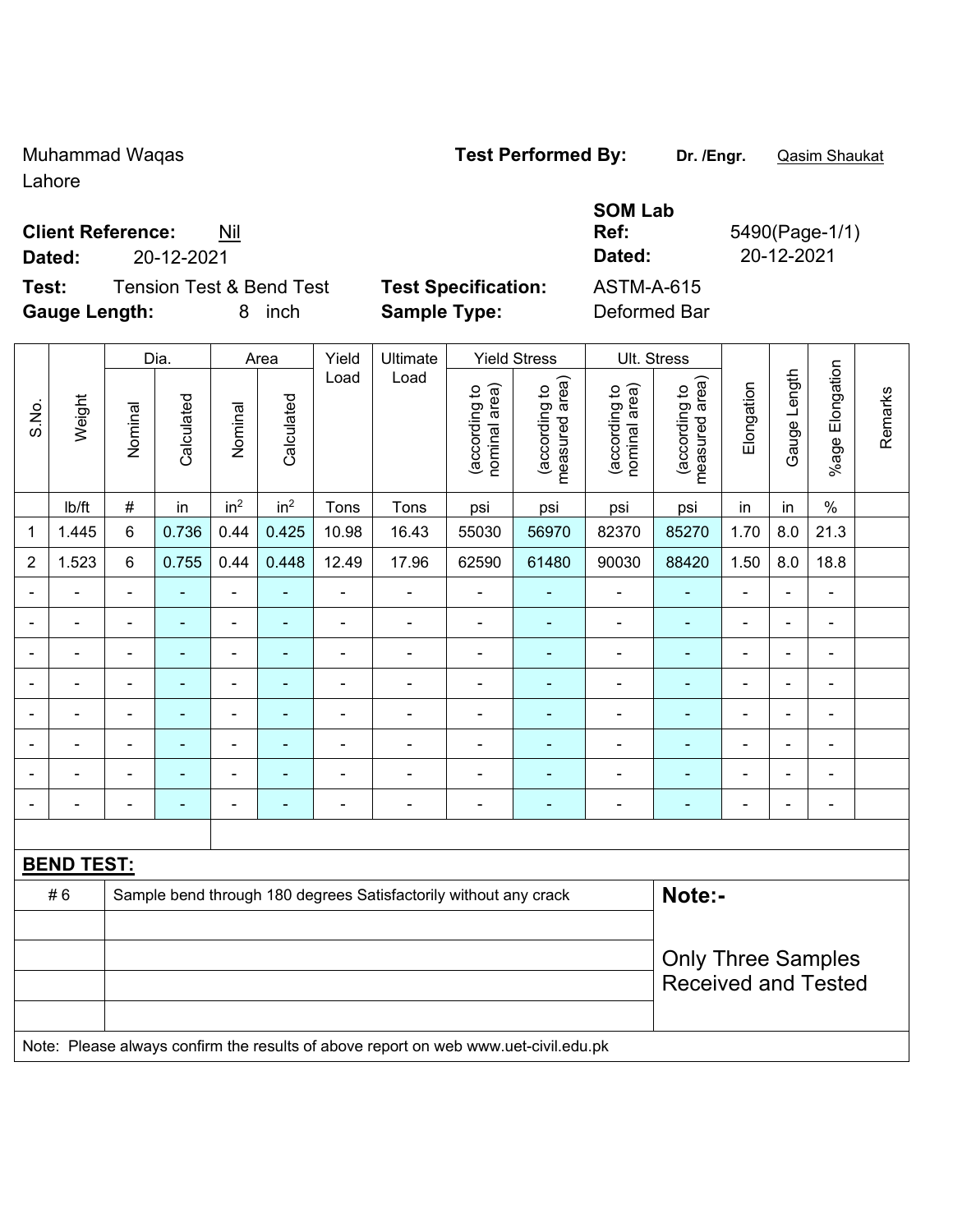Abdul Ghafar **Test Performed By:** Dr. /Engr. **Asad Gillani Abdul Ghafar** 

PM Liberty Builders.( Const. Of Zee Avenue-Ramada Hotel & Suites 17-A Cooper Rd,Lahore)

### **Client Reference:** ST/UET/20211220-A

**Dated:** 20-12-2021 **Dated:** 20-12-2021

**Test:** Tension Test & Bend Test **Test Specification:** ASTM-A-615 **Gauge Length:** 8 inch **Sample Type:** Deformed Bar (Batala Premium)

| <b>SOM Lab</b> |                |
|----------------|----------------|
| Ref:           | 5491(Page-1/2) |
| Dated:         | 20-12-2021     |

|                |                   |                | Dia.                                                             |                 | Area            | Yield | Ultimate                                                                            |                                | <b>Yield Stress</b>             | Ult. Stress                    |                                 |                |              |                       |         |
|----------------|-------------------|----------------|------------------------------------------------------------------|-----------------|-----------------|-------|-------------------------------------------------------------------------------------|--------------------------------|---------------------------------|--------------------------------|---------------------------------|----------------|--------------|-----------------------|---------|
| S.No.          | Weight            | Nominal        | Calculated                                                       | Nominal         | Calculated      | Load  | Load                                                                                | nominal area)<br>(according to | measured area)<br>(according to | (according to<br>nominal area) | (according to<br>measured area) | Elongation     | Gauge Length | Elongation<br>$%$ age | Remarks |
|                | Ib/ft             | $\#$           | in                                                               | in <sup>2</sup> | in <sup>2</sup> | Tons  | Tons                                                                                | psi                            | psi                             | psi                            | psi                             | in             | in           | $\%$                  |         |
| 1              | 1.447             | 6              | 0.736                                                            | 0.44            | 0.425           | 13.83 | 21.56                                                                               | 69340                          | 71790                           | 108070                         | 111880                          | 1.40           | 8.0          | 17.5                  |         |
| $\overline{2}$ | 1.451             | 6              | 0.736                                                            | 0.44            | 0.426           | 13.30 | 19.75                                                                               | 66680                          | 68870                           | 98970                          | 102220                          | 1.30           | 8.0          | 16.3                  |         |
| 3              | 1.450             | 6              | 0.736                                                            | 0.44            | 0.426           | 14.17 | 21.94                                                                               | 71020                          | 73360                           | 109960                         | 113570                          | 1.20           | 8.0          | 15.0                  |         |
| 4              | 0.661             | 4              | 0.497                                                            | 0.20            | 0.194           | 6.34  | 9.35                                                                                | 69920                          | 72080                           | 103080                         | 106270                          | 1.20           | 8.0          | 15.0                  |         |
| 5              | 0.651             | 4              | 0.493                                                            | 0.20            | 0.191           | 6.24  | 9.23                                                                                | 68800                          | 72040                           | 101730                         | 106520                          | 0.90           | 8.0          | 11.3                  |         |
| 6              | 0.660             | 4              | 0.497                                                            | 0.20            | 0.194           | 6.14  | 9.23                                                                                | 67670                          | 69770                           | 101730                         | 104880                          | 1.00           | 8.0          | 12.5                  |         |
|                |                   | $\blacksquare$ | ÷,                                                               | $\blacksquare$  |                 | L,    | ä,                                                                                  | L,                             | ۰                               | $\blacksquare$                 | ä,                              |                |              | L,                    |         |
|                |                   |                |                                                                  |                 |                 |       | ä,                                                                                  | $\blacksquare$                 | ۰                               |                                | ۰                               |                |              | $\blacksquare$        |         |
|                |                   |                |                                                                  |                 |                 |       | $\blacksquare$                                                                      | ä,                             | ۰                               | $\blacksquare$                 | ۰                               |                |              |                       |         |
|                |                   |                |                                                                  | $\blacksquare$  |                 |       | $\blacksquare$                                                                      | $\blacksquare$                 | ۰                               | $\blacksquare$                 | ۰                               | $\blacksquare$ |              | $\blacksquare$        |         |
|                |                   |                |                                                                  |                 |                 |       |                                                                                     |                                |                                 |                                |                                 |                |              |                       |         |
|                | <b>BEND TEST:</b> |                |                                                                  |                 |                 |       |                                                                                     |                                |                                 |                                |                                 |                |              |                       |         |
|                | #6                |                |                                                                  |                 |                 |       | Sample bend through 180 degrees Satisfactorily without any crack                    |                                |                                 |                                | Note:-                          |                |              |                       |         |
|                | #4                |                | Sample bend through 180 degrees Satisfactorily without any crack |                 |                 |       |                                                                                     |                                |                                 |                                |                                 |                |              |                       |         |
|                |                   |                | <b>Only Eight Samples</b>                                        |                 |                 |       |                                                                                     |                                |                                 |                                |                                 |                |              |                       |         |
|                |                   |                |                                                                  |                 |                 |       |                                                                                     |                                |                                 |                                | <b>Received and Tested</b>      |                |              |                       |         |
|                |                   |                |                                                                  |                 |                 |       |                                                                                     |                                |                                 |                                |                                 |                |              |                       |         |
|                |                   |                |                                                                  |                 |                 |       | Note: Please always confirm the results of above report on web www.uet-civil.edu.pk |                                |                                 |                                |                                 |                |              |                       |         |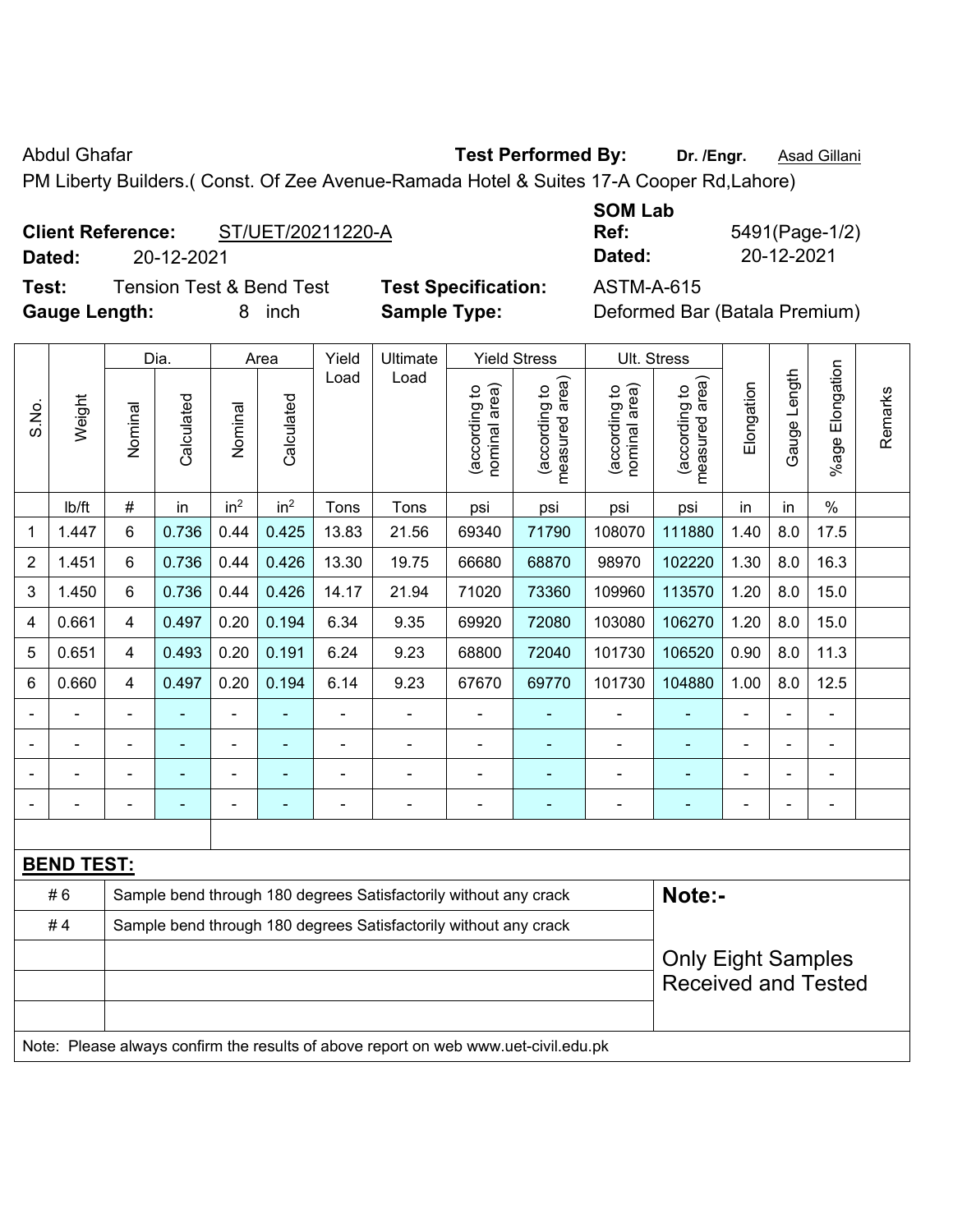Abdul Ghafar **Test Performed By:** Dr. /Engr. **Asad Gillani Abdul Ghafar** 

PM Liberty Builders.( Const. Of Zee Avenue-Ramada Hotel & Suites 17-A Cooper Rd,Lahore)

# **Client Reference:** ST/UET/20211220-B

**Dated:** 20-12-2021 **Dated:** 20-12-2021

**Test:** Tension Test & Bend Test **Test Specification:** ASTM-A-615 **Gauge Length:** 8 inch **Sample Type:** Deformed Bar (Mioz Steel)

| <b>SOM Lab</b> |                |
|----------------|----------------|
| Ref:           | 5491(Page-2/2) |
| Dated:         | 20-12-2021     |

|                |                   |                | Dia.                                                             |                          | Area            | Yield | Ultimate                                                                            |                                | <b>Yield Stress</b>                         |                                | Ult. Stress                     |                |              |                       |         |
|----------------|-------------------|----------------|------------------------------------------------------------------|--------------------------|-----------------|-------|-------------------------------------------------------------------------------------|--------------------------------|---------------------------------------------|--------------------------------|---------------------------------|----------------|--------------|-----------------------|---------|
| S.No.          | Weight            | Nominal        | Calculated                                                       | Nominal                  | Calculated      | Load  | Load                                                                                | nominal area)<br>(according to | (according to<br>neasured area)<br>measured | (according to<br>nominal area) | (according to<br>measured area) | Elongation     | Gauge Length | Elongation<br>$%$ age | Remarks |
|                | lb/ft             | #              | in                                                               | in <sup>2</sup>          | in <sup>2</sup> | Tons  | Tons                                                                                | psi                            | psi                                         | psi                            | psi                             | in             | in           | $\%$                  |         |
| 1              | 2.649             | 8              | 0.995                                                            | 0.79                     | 0.778           | 23.19 | 35.24                                                                               | 64740                          | 65740                                       | 98380                          | 99900                           | 1.80           | 8.0          | 22.5                  |         |
| $\overline{2}$ | 2.735             | 8              | 1.012                                                            | 0.79                     | 0.804           | 24.79 | 36.77                                                                               | 69210                          | 68010                                       | 102650                         | 100860                          | 1.50           | 8.0          | 18.8                  |         |
| 3              | 2.660             | 8              | 0.998                                                            | 0.79                     | 0.782           | 23.98 | 35.75                                                                               | 66940                          | 67620                                       | 99800                          | 100820                          | 1.40           | 8.0          | 17.5                  |         |
| 4              | 1.542             | 6              | 0.759                                                            | 0.44                     | 0.453           | 14.22 | 20.34                                                                               | 71280                          | 69230                                       | 101940                         | 99010                           | 1.50           | 8.0          | 18.8                  |         |
| 5              | 1.549             | 6              | 0.761                                                            | 0.44                     | 0.455           | 13.83 | 20.15                                                                               | 69340                          | 67050                                       | 101020                         | 97690                           | 1.70           | 8.0          | 21.3                  |         |
| 6              | 1.533             | 6              | 0.758                                                            | 0.44                     | 0.451           | 13.99 | 19.27                                                                               | 70100                          | 68390                                       | 96570                          | 94220                           | 1.50           | 8.0          | 18.8                  |         |
|                |                   | $\blacksquare$ | ä,                                                               | ÷,                       |                 | ÷,    | ä,                                                                                  | $\overline{a}$                 | ۰                                           | $\blacksquare$                 | ÷,                              |                |              | ÷                     |         |
|                |                   |                |                                                                  |                          |                 |       | $\blacksquare$                                                                      | ä,                             |                                             |                                | ۰                               |                |              |                       |         |
|                |                   |                |                                                                  |                          |                 |       |                                                                                     |                                |                                             |                                |                                 |                |              |                       |         |
|                |                   |                |                                                                  | $\overline{\phantom{0}}$ |                 |       | $\blacksquare$                                                                      | $\blacksquare$                 | ۰                                           | $\overline{a}$                 | $\overline{\phantom{0}}$        | $\blacksquare$ |              | $\blacksquare$        |         |
|                |                   |                |                                                                  |                          |                 |       |                                                                                     |                                |                                             |                                |                                 |                |              |                       |         |
|                | <b>BEND TEST:</b> |                |                                                                  |                          |                 |       |                                                                                     |                                |                                             |                                |                                 |                |              |                       |         |
|                | # 8               |                |                                                                  |                          |                 |       | Sample bend through 180 degrees Satisfactorily without any crack                    |                                |                                             |                                | Note:-                          |                |              |                       |         |
|                | #6                |                | Sample bend through 180 degrees Satisfactorily without any crack |                          |                 |       |                                                                                     |                                |                                             |                                |                                 |                |              |                       |         |
|                |                   |                | <b>Only Eight Samples</b><br><b>Received and Tested</b>          |                          |                 |       |                                                                                     |                                |                                             |                                |                                 |                |              |                       |         |
|                |                   |                |                                                                  |                          |                 |       | Note: Please always confirm the results of above report on web www.uet-civil.edu.pk |                                |                                             |                                |                                 |                |              |                       |         |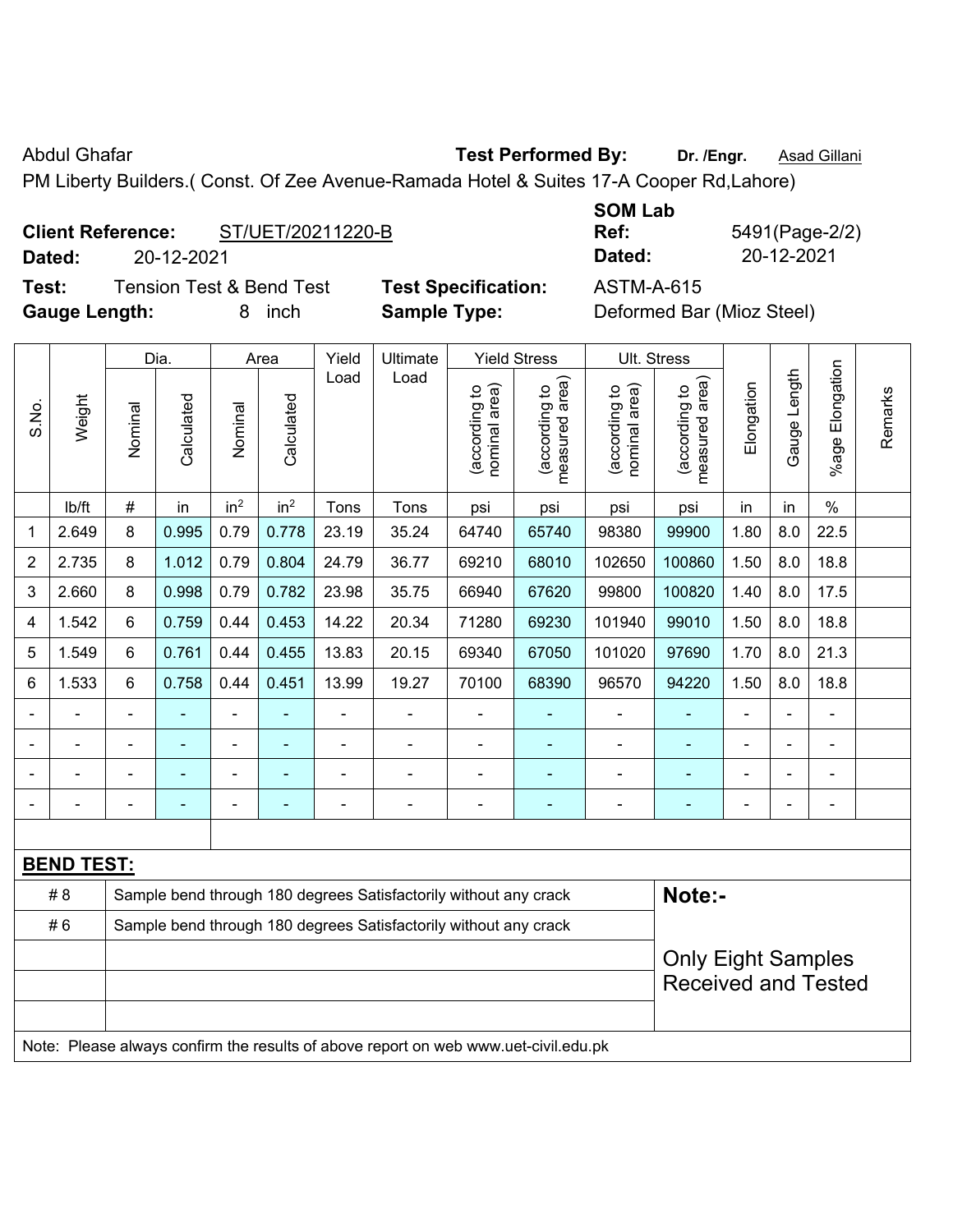Faiz Muhammad Rind **Test Performed By:** Dr. /Engr. **SAsad Ali Gillani** Collection And Dr. /Engr. **SAsad Ali Gillani** 

RE Kachhi Canal Rem.Works Consults.(Const. of Main canal and Distribution System)

## **Client Reference:** KCP/RE-6B(2R)/21

**Dated:** 13-12-2021 **Dated:** 20-12-2021

**Test:** Tension Test & Bend Test **Test Specification:** ASTM-A-615 **Gauge Length:** 8 inch **Sample Type:** Deformed Bar (Nomee Steel)

| SOM Lab |  |
|---------|--|
| Ref:    |  |
| Dated:  |  |

**Ref:** 5492(Page-1/1)

|                |                                                                                     | Dia.<br>Yield<br>Ultimate<br><b>Yield Stress</b><br>Area<br>Load<br>Load |            |                 |                 |                |                                                                  |                                |                                 |                                | Ult. Stress                     |                |              |                       |         |
|----------------|-------------------------------------------------------------------------------------|--------------------------------------------------------------------------|------------|-----------------|-----------------|----------------|------------------------------------------------------------------|--------------------------------|---------------------------------|--------------------------------|---------------------------------|----------------|--------------|-----------------------|---------|
| S.No.          | Weight                                                                              | Nominal                                                                  | Calculated | Nominal         | Calculated      |                |                                                                  | nominal area)<br>(according to | measured area)<br>(according to | (according to<br>nominal area) | measured area)<br>(according to | Elongation     | Gauge Length | Elongation<br>$%$ age | Remarks |
|                | lb/ft                                                                               | #                                                                        | in         | in <sup>2</sup> | in <sup>2</sup> | Tons           | Tons                                                             | psi                            | psi                             | psi                            | psi                             | in             | in           | $\%$                  |         |
| 1              | 2.629                                                                               | 8                                                                        | 0.992      | 0.79            | 0.773           | 28.72          | 35.60                                                            | 80170                          | 81930                           | 99380                          | 101560                          | 1.20           | 8.0          | 15.0                  |         |
| $\overline{2}$ | 2.611                                                                               | 8                                                                        | 0.988      | 0.79            | 0.767           | 27.59          | 34.78                                                            | 77040                          | 79350                           | 97100                          | 100010                          | 1.00           | 8.0          | 12.5                  |         |
| 3              | 1.497                                                                               | 6                                                                        | 0.748      | 0.44            | 0.440           | 15.36          | 20.51                                                            | 77000                          | 77000                           | 102800                         | 102800                          | 1.00           | 8.0          | 12.5                  |         |
| 4              | 1.467                                                                               | 6                                                                        | 0.741      | 0.44            | 0.431           | 15.60          | 20.51                                                            | 78180                          | 79810                           | 102800                         | 104950                          | 1.00           | 8.0          | 12.5                  |         |
| 5              | 1.037                                                                               | 5                                                                        | 0.623      | 0.31            | 0.305           | 13.05          | 15.75                                                            | 92830                          | 94350                           | 112050                         | 113880                          | 1.00           | 8.0          | 12.5                  |         |
| 6              | 1.038                                                                               | 5                                                                        | 0.623      | 0.31            | 0.305           | 12.95          | 15.60                                                            | 92100                          | 93610                           | 110960                         | 112780                          | 1.00           | 8.0          | 12.5                  |         |
| $\overline{7}$ | 0.666                                                                               | 4                                                                        | 0.500      | 0.20            | 0.196           | 5.93           | 8.92                                                             | 65420                          | 66760                           | 98360                          | 100370                          | 1.00           | 8.0          | 12.5                  |         |
| 8              | 0.664                                                                               | 4                                                                        | 0.498      | 0.20            | 0.195           | 5.81           | 8.97                                                             | 64080                          | 65720                           | 98920                          | 101460                          | 1.10           | 8.0          | 13.8                  |         |
|                | $\blacksquare$                                                                      | $\blacksquare$                                                           |            | ÷,              |                 | $\blacksquare$ | ä,                                                               | $\blacksquare$                 |                                 | $\blacksquare$                 | ÷                               |                |              | $\blacksquare$        |         |
|                |                                                                                     | $\blacksquare$                                                           | ÷          | ÷               | $\blacksquare$  | $\blacksquare$ | $\blacksquare$                                                   | $\blacksquare$                 | ٠                               | $\blacksquare$                 | ٠                               | $\blacksquare$ |              | $\blacksquare$        |         |
|                |                                                                                     |                                                                          |            |                 |                 |                |                                                                  |                                |                                 |                                |                                 |                |              |                       |         |
|                | <b>BEND TEST:</b>                                                                   |                                                                          |            |                 |                 |                |                                                                  |                                |                                 |                                |                                 |                |              |                       |         |
|                | # 8                                                                                 |                                                                          |            |                 |                 |                | Sample bend through 180 degrees Satisfactorily without any crack |                                |                                 |                                | Note:-                          |                |              |                       |         |
|                | #6                                                                                  |                                                                          |            |                 |                 |                | Sample bend through 180 degrees Satisfactorily without any crack |                                |                                 |                                |                                 |                |              |                       |         |
|                | #5                                                                                  |                                                                          |            |                 |                 |                | Sample bend through 180 degrees Satisfactorily without any crack |                                |                                 |                                | <b>Only Twelve Samples</b>      |                |              |                       |         |
|                | #4                                                                                  |                                                                          |            |                 |                 |                | Sample bend through 180 degrees Satisfactorily without any crack |                                |                                 |                                | <b>Received and Tested</b>      |                |              |                       |         |
|                |                                                                                     |                                                                          |            |                 |                 |                |                                                                  |                                |                                 |                                |                                 |                |              |                       |         |
|                | Note: Please always confirm the results of above report on web www.uet-civil.edu.pk |                                                                          |            |                 |                 |                |                                                                  |                                |                                 |                                |                                 |                |              |                       |         |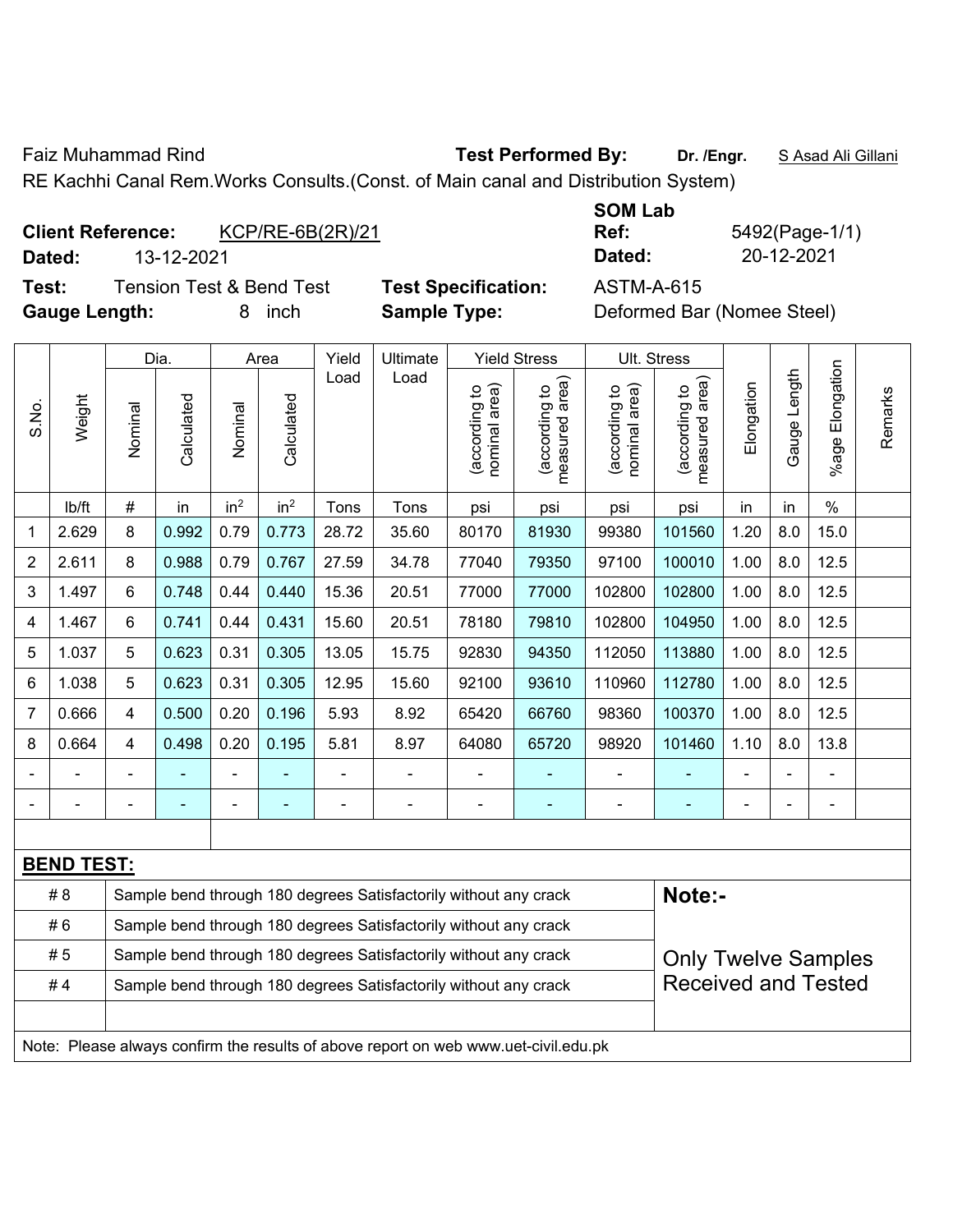Irfan Siddique **Test Performed By: Dr. /Engr.** Asad Ali Gillani

Building Standards Lahore.(Const. Of Residential Building In Gulberg,Lahore)

|                      | <b>Client Reference:</b> | GT/LTR/211220-139                   |                            | <b>SOM Lab</b><br>Ref: | 5493(Page-1/ |
|----------------------|--------------------------|-------------------------------------|----------------------------|------------------------|--------------|
| Dated:               | 20-12-2021               |                                     |                            | Dated:                 | 20-12-2021   |
| Test:                |                          | <b>Tension Test &amp; Bend Test</b> | <b>Test Specification:</b> | <b>ASTM-A-615</b>      |              |
| <b>Gauge Length:</b> |                          | inch                                | <b>Sample Type:</b>        | Deformed Bar           |              |

|                |                   |                          | Dia.                   |                          | Area            | Yield          | Ultimate                                                                            |                                | <b>Yield Stress</b>             |                                | Ult. Stress                       |                |                |                                                         |         |
|----------------|-------------------|--------------------------|------------------------|--------------------------|-----------------|----------------|-------------------------------------------------------------------------------------|--------------------------------|---------------------------------|--------------------------------|-----------------------------------|----------------|----------------|---------------------------------------------------------|---------|
| S.No.          | Weight            | Nominal                  | Calculated             | Nominal                  | Calculated      | Load           | Load                                                                                | nominal area)<br>(according to | (according to<br>measured area) | nominal area)<br>(according to | (according to  <br>measured area) | Elongation     | Gauge Length   | %age Elongation                                         | Remarks |
|                | Ib/ft             | $\#$                     | in                     | in <sup>2</sup>          | in <sup>2</sup> | Tons           | Tons                                                                                | psi                            | psi                             | psi                            | psi                               | in             | in             | $\%$                                                    |         |
| 1              | 2.632             | 8                        | 0.992                  | 0.79                     | 0.773           | 26.37          | 34.53                                                                               | 73620                          | 75240                           | 96390                          | 98510                             | 1.50           | 8.0            | 18.8                                                    |         |
| $\overline{2}$ | 1.438             | 6                        | 0.734                  | 0.44                     | 0.423           | 13.83          | 18.60                                                                               | 69340                          | 72120                           | 93250                          | 97000                             | 1.20           | 8.0            | 15.0                                                    |         |
| 3              | 0.657             | 4                        | 0.496                  | 0.20                     | 0.193           | 6.07           | 7.92                                                                                | 66890                          | 69310                           | 87340                          | 90510                             | 1.00           | 8.0            | 12.5                                                    |         |
|                | $\blacksquare$    | $\blacksquare$           | ÷                      | ÷,                       | $\blacksquare$  | $\blacksquare$ | ä,                                                                                  | ä,                             | ä,                              | $\blacksquare$                 | $\blacksquare$                    | $\blacksquare$ | ÷              | ÷,                                                      |         |
|                | $\blacksquare$    | $\blacksquare$           | ÷                      | $\blacksquare$           |                 | Ē,             | ä,                                                                                  | $\blacksquare$                 |                                 | $\blacksquare$                 | $\blacksquare$                    |                |                | $\blacksquare$                                          |         |
|                |                   |                          | $\blacksquare$         | $\blacksquare$           |                 | $\blacksquare$ | ÷                                                                                   |                                |                                 | $\blacksquare$                 | $\blacksquare$                    | $\blacksquare$ |                | ۰                                                       |         |
|                |                   |                          |                        | $\overline{\phantom{0}}$ |                 |                |                                                                                     | $\blacksquare$                 |                                 |                                |                                   |                |                | $\blacksquare$                                          |         |
| $\blacksquare$ | $\blacksquare$    | $\blacksquare$           | ۰                      | $\blacksquare$           | $\blacksquare$  | $\blacksquare$ | ÷                                                                                   | $\blacksquare$                 | ٠                               | ۰                              | $\blacksquare$                    | $\blacksquare$ | $\overline{a}$ | $\blacksquare$                                          |         |
|                | $\blacksquare$    | ä,                       | ۰                      | $\blacksquare$           | ÷               | ٠              | Ē,                                                                                  | $\blacksquare$                 |                                 | ä,                             |                                   | $\blacksquare$ | L.             | $\blacksquare$                                          |         |
|                | $\blacksquare$    | $\overline{\phantom{0}}$ | ۰                      | $\overline{\phantom{0}}$ | ٠               | $\blacksquare$ | $\blacksquare$                                                                      | $\blacksquare$                 | $\overline{\phantom{0}}$        | $\blacksquare$                 | $\blacksquare$                    | $\blacksquare$ | $\blacksquare$ | $\overline{\phantom{a}}$                                |         |
|                |                   |                          |                        |                          |                 |                |                                                                                     |                                |                                 |                                |                                   |                |                |                                                         |         |
|                | <b>BEND TEST:</b> |                          |                        |                          |                 |                |                                                                                     |                                |                                 |                                |                                   |                |                |                                                         |         |
|                |                   |                          | No Bend test performed |                          |                 |                |                                                                                     |                                |                                 |                                | Note:-                            |                |                |                                                         |         |
|                |                   |                          |                        |                          |                 |                |                                                                                     |                                |                                 |                                |                                   |                |                |                                                         |         |
|                |                   |                          |                        |                          |                 |                |                                                                                     |                                |                                 |                                |                                   |                |                | <b>Only Three Samples</b><br><b>Received and Tested</b> |         |
|                |                   |                          |                        |                          |                 |                | Note: Please always confirm the results of above report on web www.uet-civil.edu.pk |                                |                                 |                                |                                   |                |                |                                                         |         |

*(1)*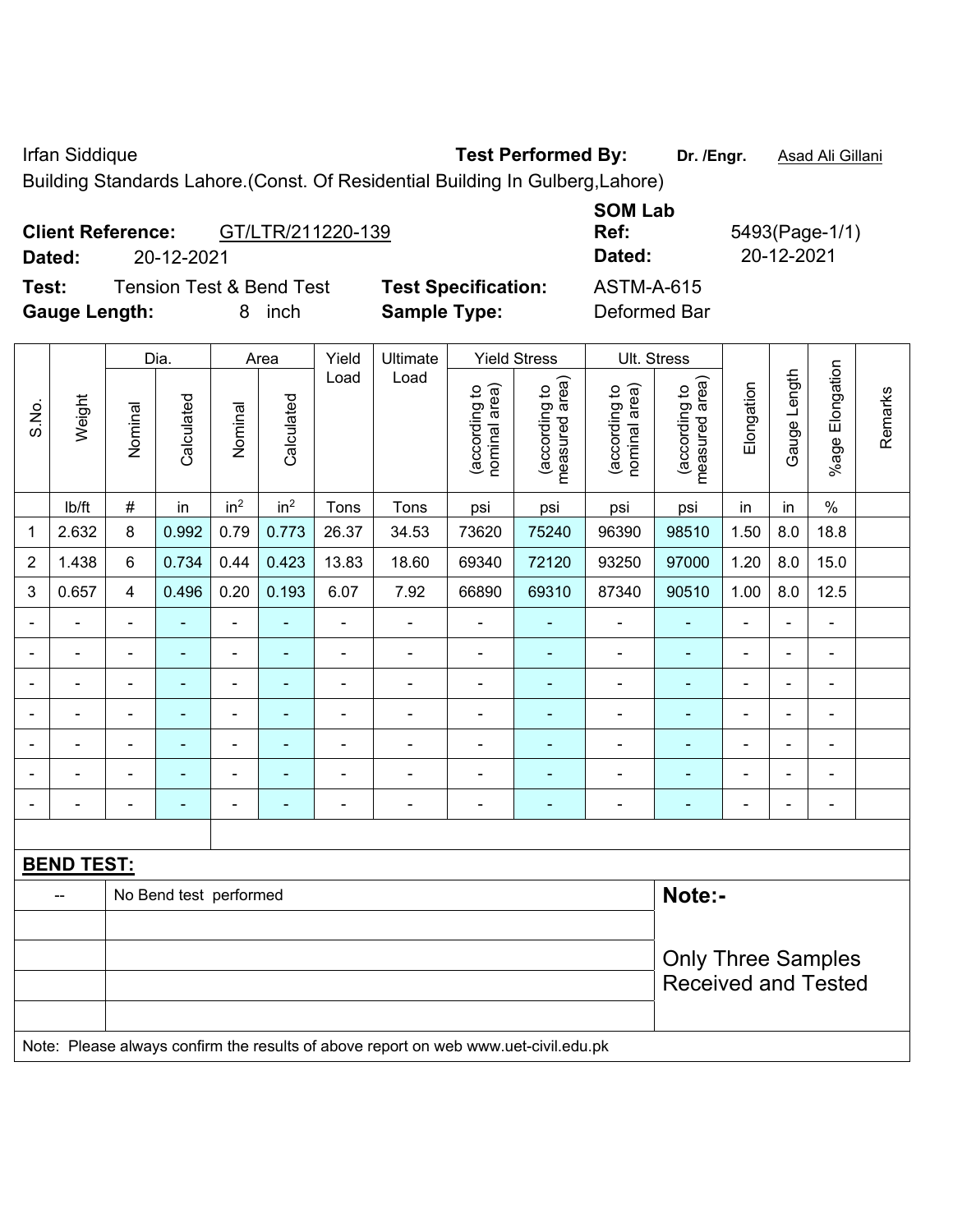Traiq Alvi **Traiq Alvi Test Performed By:** Dr. /Engr. 892 FF City Housing Gujranwala

S. Asad Ali Gillani

**Test:** Tension Test & Bend Test **Test Specification:** ASTM-A-615 **Gauge Length:** 8 inch **Sample Type:** Deformed Bar\ (Agha Steel)

|                          |            | <b>SOM Lab</b> |                |
|--------------------------|------------|----------------|----------------|
| <b>Client Reference:</b> | Nil        | Ref:           | 5494(Page-1/1) |
| Dated:                   | 20-12-2021 | Dated:         | 20-12-2021     |

|                |                   |                | Dia.                                                             |                          | Area                     | Yield          | Ultimate                                                                            |                                | <b>Yield Stress</b>             |                                | Ult. Stress                     |                |                          |                          |         |
|----------------|-------------------|----------------|------------------------------------------------------------------|--------------------------|--------------------------|----------------|-------------------------------------------------------------------------------------|--------------------------------|---------------------------------|--------------------------------|---------------------------------|----------------|--------------------------|--------------------------|---------|
| S.No.          | Weight            | Nominal        | Calculated                                                       | Nominal                  | Calculated               | Load           | Load                                                                                | (according to<br>nominal area) | (according to<br>measured area) | nominal area)<br>(according to | measured area)<br>(according to | Elongation     | Gauge Length             | %age Elongation          | Remarks |
|                | lb/ft             | $\#$           | in                                                               | in <sup>2</sup>          | in <sup>2</sup>          | Tons           | Tons                                                                                | psi                            | psi                             | psi                            | psi                             | in             | in                       | $\%$                     |         |
| 1              | 1.445             | 6              | 0.736                                                            | 0.44                     | 0.425                    | 14.90          | 20.25                                                                               | 74700                          | 77340                           | 101530                         | 105110                          | 1.40           | 8.0                      | 17.5                     |         |
| $\overline{2}$ | 1.500             | 6              | 0.749                                                            | 0.44                     | 0.441                    | 14.73          | 20.13                                                                               | 73830                          | 73670                           | 100910                         | 100680                          | 1.20           | 8.0                      | 15.0                     |         |
| 3              | 0.655             | $\overline{4}$ | 0.494                                                            | 0.20                     | 0.192                    | 6.54           | 8.53                                                                                | 72170                          | 75180                           | 94090                          | 98010                           | 1.10           | 8.0                      | 13.8                     |         |
| 4              | 0.660             | 4              | 0.497                                                            | 0.20                     | 0.194                    | 6.63           | 8.58                                                                                | 73070                          | 75330                           | 94650                          | 97580                           | 1.00           | 8.0                      | 12.5                     |         |
| $\blacksquare$ |                   | $\blacksquare$ | ÷,                                                               | $\blacksquare$           |                          | ä,             | ÷.                                                                                  | $\blacksquare$                 |                                 | $\blacksquare$                 | $\blacksquare$                  | $\blacksquare$ | $\blacksquare$           | $\blacksquare$           |         |
|                |                   | $\blacksquare$ | $\blacksquare$                                                   | $\blacksquare$           |                          | ä,             | $\overline{\phantom{0}}$                                                            | $\blacksquare$                 | $\blacksquare$                  | $\blacksquare$                 | $\blacksquare$                  | $\blacksquare$ | $\blacksquare$           | $\overline{\phantom{a}}$ |         |
|                |                   | $\blacksquare$ | $\blacksquare$                                                   | ÷,                       | $\blacksquare$           | L,             | ÷.                                                                                  | ä,                             | $\blacksquare$                  | $\blacksquare$                 | ÷                               | $\blacksquare$ |                          | $\blacksquare$           |         |
|                |                   |                |                                                                  | $\blacksquare$           |                          |                | $\blacksquare$                                                                      |                                |                                 | Ē,                             | ä,                              |                |                          | $\blacksquare$           |         |
|                |                   |                |                                                                  |                          |                          |                |                                                                                     |                                |                                 |                                |                                 |                |                          |                          |         |
| -              |                   |                | $\blacksquare$                                                   | $\overline{\phantom{0}}$ | $\overline{\phantom{a}}$ | $\blacksquare$ | $\overline{\phantom{0}}$                                                            | $\overline{a}$                 | ٠                               | -                              | ۰                               | $\blacksquare$ | $\overline{\phantom{0}}$ | $\overline{\phantom{a}}$ |         |
|                |                   |                |                                                                  |                          |                          |                |                                                                                     |                                |                                 |                                |                                 |                |                          |                          |         |
|                | <b>BEND TEST:</b> |                |                                                                  |                          |                          |                |                                                                                     |                                |                                 |                                |                                 |                |                          |                          |         |
|                | #6                |                |                                                                  |                          |                          |                | Sample bend through 180 degrees Satisfactorily without any crack                    |                                |                                 |                                | Note:-                          |                |                          |                          |         |
|                | #4                |                | Sample bend through 180 degrees Satisfactorily without any crack |                          |                          |                |                                                                                     |                                |                                 |                                |                                 |                |                          |                          |         |
|                |                   |                |                                                                  |                          |                          |                |                                                                                     |                                |                                 |                                | <b>Only Six Samples</b>         |                |                          |                          |         |
|                |                   |                |                                                                  |                          |                          |                |                                                                                     |                                |                                 |                                | <b>Received and Tested</b>      |                |                          |                          |         |
|                |                   |                |                                                                  |                          |                          |                |                                                                                     |                                |                                 |                                |                                 |                |                          |                          |         |
|                |                   |                |                                                                  |                          |                          |                | Note: Please always confirm the results of above report on web www.uet-civil.edu.pk |                                |                                 |                                |                                 |                |                          |                          |         |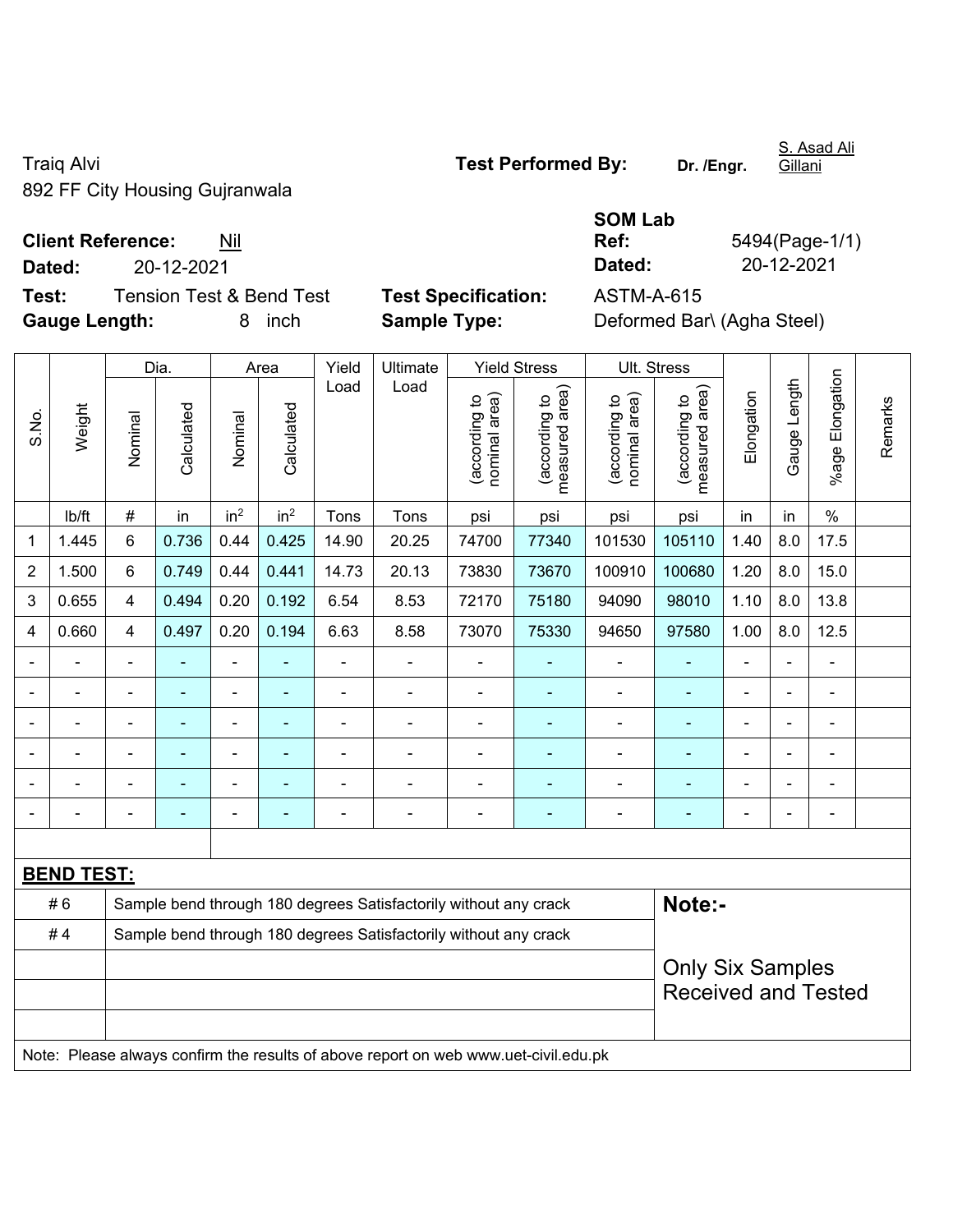Tajammal Hussain Riaz ® **Test Performed By:** Dr. /Engr.

S. Asad Ali

Gillani

RE CSM,ACE Limited ( Establishment of Civil Secretariat Multan & Allied Works)

|               | <b>Client Reference:</b> | ACE/RE/CSM/2021/009                 |                |
|---------------|--------------------------|-------------------------------------|----------------|
| Dated:        | 17-12-2021               |                                     |                |
| Test:         |                          | <b>Tension Test &amp; Bend Test</b> | <b>Test Sp</b> |
| Gauge Length: |                          | 8 inch                              | <b>Sample</b>  |

**SOM Lab Ref:** 5495(Page-1/1) **Dated:** 17-12-2021 **Dated:** 20-12-2021

**Tecification:** ASTM-A-615 **Fype: Cauge Deformed Bar (Mughal Steel)** 

|                |                   |                                                                  | Dia.       |                 | Area                                                                                                                                                        | Yield          | Ultimate                                                                            |                                | <b>Yield Stress</b>                           | Ult. Stress                    |                                 |                |                |                 |         |
|----------------|-------------------|------------------------------------------------------------------|------------|-----------------|-------------------------------------------------------------------------------------------------------------------------------------------------------------|----------------|-------------------------------------------------------------------------------------|--------------------------------|-----------------------------------------------|--------------------------------|---------------------------------|----------------|----------------|-----------------|---------|
| S.No.          | Weight            | Nominal                                                          | Calculated | Nominal         | Calculated                                                                                                                                                  | Load           | Load                                                                                | nominal area)<br>(according to | (according to  <br>neasured area)<br>measured | nominal area)<br>(according to | (according to<br>measured area) | Elongation     | Gauge Length   | %age Elongation | Remarks |
|                | lb/ft             | $\#$                                                             | in         | in <sup>2</sup> | in <sup>2</sup>                                                                                                                                             | Tons           | Tons                                                                                | psi                            | psi                                           | psi                            | psi                             | in             | in             | $\%$            |         |
| $\mathbf{1}$   | 1.470             | 6                                                                | 0.742      | 0.44            | 0.432                                                                                                                                                       | 14.34          | 19.34                                                                               | 71890                          | 73220                                         | 96930                          | 98720                           | 1.10           | 8.0            | 13.8            |         |
| $\overline{2}$ | 1.478             | 6                                                                | 0.743      | 0.44            | 0.434                                                                                                                                                       | 14.22          | 19.37                                                                               | 71280                          | 72270                                         | 97080                          | 98420                           | 1.20           | 8.0            | 15.0            |         |
| 3              | 0.668             | $\overline{4}$                                                   | 0.500      | 0.20            | 0.196                                                                                                                                                       | 6.39           | 8.84                                                                                | 70480                          | 71920                                         | 97460                          | 99450                           | 1.00           | 8.0            | 12.5            |         |
| 4              | 0.667             | $\overline{4}$                                                   | 0.500      | 0.20            | 0.196                                                                                                                                                       | 6.60           | 8.79                                                                                | 72730                          | 74210                                         | 96900                          | 98880                           | 1.00           | 8.0            | 12.5            |         |
| $\blacksquare$ |                   | ä,                                                               |            | $\blacksquare$  | ÷                                                                                                                                                           | ä,             | $\blacksquare$                                                                      | $\blacksquare$                 | $\blacksquare$                                | ÷                              | $\blacksquare$                  | ä,             | $\blacksquare$ | $\blacksquare$  |         |
|                |                   | ä,                                                               | ÷,         | $\blacksquare$  | ä,<br>ä,<br>$\blacksquare$<br>ä,<br>$\blacksquare$<br>$\blacksquare$<br>÷<br>٠<br>$\blacksquare$<br>$\blacksquare$                                          |                |                                                                                     |                                |                                               |                                |                                 |                |                |                 |         |
|                |                   | ä,                                                               | ۰          | $\frac{1}{2}$   | $\blacksquare$<br>$\blacksquare$<br>$\blacksquare$<br>$\blacksquare$<br>$\blacksquare$<br>$\overline{\phantom{0}}$<br>$\blacksquare$<br>$\blacksquare$<br>۰ |                |                                                                                     |                                |                                               |                                |                                 |                |                |                 |         |
|                |                   |                                                                  |            | $\blacksquare$  |                                                                                                                                                             |                |                                                                                     |                                |                                               | L,                             | $\blacksquare$                  |                |                | $\blacksquare$  |         |
|                |                   |                                                                  |            |                 |                                                                                                                                                             |                |                                                                                     |                                |                                               |                                |                                 |                |                |                 |         |
|                |                   | $\blacksquare$                                                   | ۰          | -               | ۰                                                                                                                                                           | $\blacksquare$ | $\blacksquare$                                                                      | $\blacksquare$                 | ٠                                             | -                              | $\blacksquare$                  | $\blacksquare$ | $\blacksquare$ | $\blacksquare$  |         |
|                |                   |                                                                  |            |                 |                                                                                                                                                             |                |                                                                                     |                                |                                               |                                |                                 |                |                |                 |         |
|                | <b>BEND TEST:</b> |                                                                  |            |                 |                                                                                                                                                             |                |                                                                                     |                                |                                               |                                |                                 |                |                |                 |         |
|                | #6                |                                                                  |            |                 |                                                                                                                                                             |                | Sample bend through 180 degrees Satisfactorily without any crack                    |                                |                                               |                                | Note:-                          |                |                |                 |         |
|                | #4                | Sample bend through 180 degrees Satisfactorily without any crack |            |                 |                                                                                                                                                             |                |                                                                                     |                                |                                               |                                |                                 |                |                |                 |         |
|                |                   | <b>Only Six Samples</b>                                          |            |                 |                                                                                                                                                             |                |                                                                                     |                                |                                               |                                |                                 |                |                |                 |         |
|                |                   |                                                                  |            |                 |                                                                                                                                                             |                |                                                                                     |                                |                                               |                                | <b>Received and Tested</b>      |                |                |                 |         |
|                |                   |                                                                  |            |                 |                                                                                                                                                             |                |                                                                                     |                                |                                               |                                |                                 |                |                |                 |         |
|                |                   |                                                                  |            |                 |                                                                                                                                                             |                | Note: Please always confirm the results of above report on web www.uet-civil.edu.pk |                                |                                               |                                |                                 |                |                |                 |         |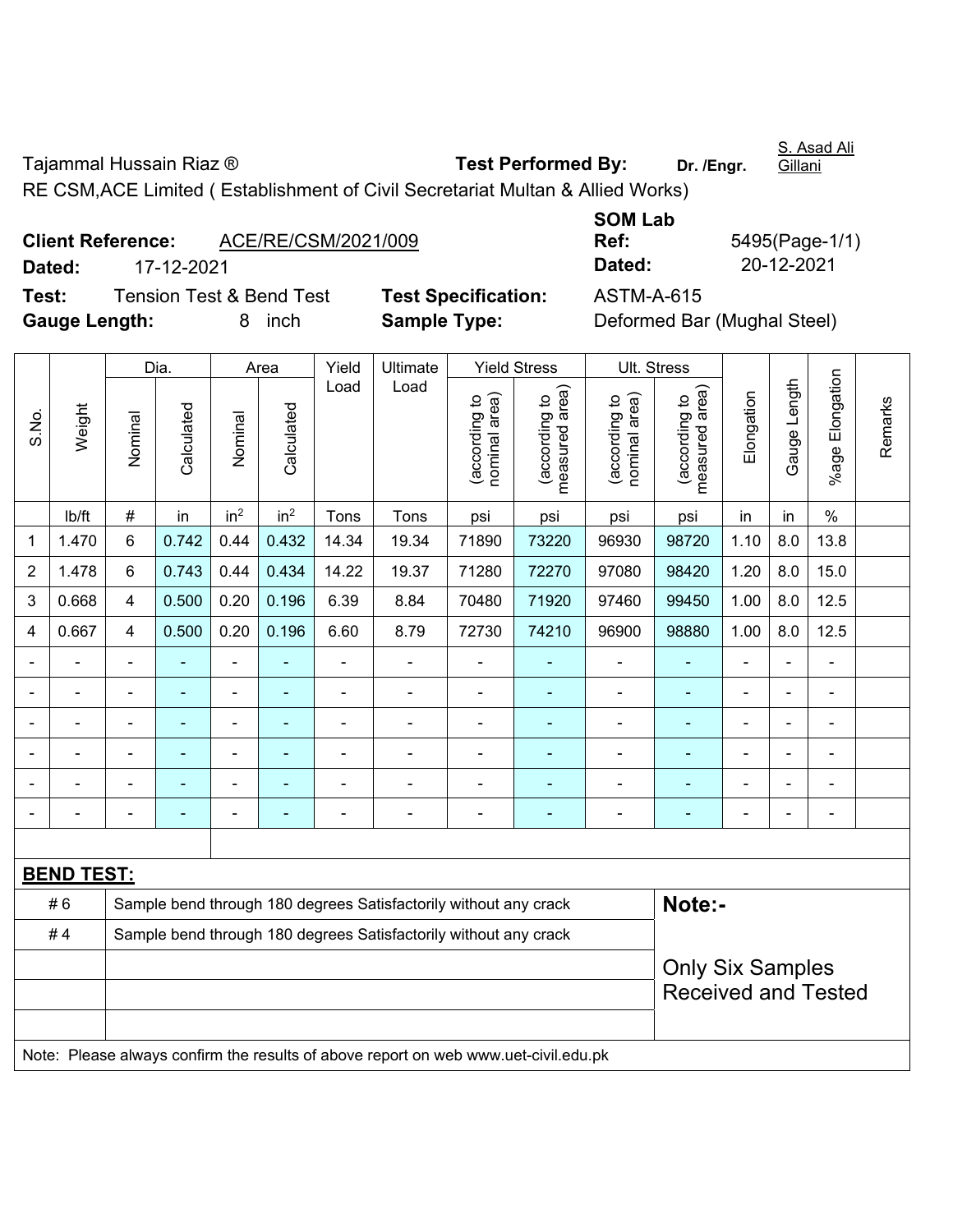Engr. Hassan Nawaz **Test Performed By:** Dr. /Engr.

S. Asad Ali Gillani

CM,Zameen Aurum.(Construction of Zameen Aurum at Plot No.15 Block L, Lahore)

**Client Reference:** ZD/ZA/STR018 **Dated:** 20-12-2021 **Dated:** 20-12-2021 **Test:** Tension Test & Bend Test **Test Specification:** ASTM-A-615 **Gauge Length:** 8 inch **Sample Type:** Deformed Bar\ (Pak Steel)

**SOM Lab Ref:** 5496(Page-1/1)

|                |                   |                           | Dia.           |                          | Area            | Yield          | Ultimate                                                                            |                                | <b>Yield Stress</b>             |                                | Ult. Stress                     |                          |                |                 |         |
|----------------|-------------------|---------------------------|----------------|--------------------------|-----------------|----------------|-------------------------------------------------------------------------------------|--------------------------------|---------------------------------|--------------------------------|---------------------------------|--------------------------|----------------|-----------------|---------|
| S.No.          | Weight            | Nominal                   | Calculated     | Nominal                  | Calculated      | Load           | Load                                                                                | nominal area)<br>(according to | measured area)<br>(according to | nominal area)<br>(according to | (according to<br>measured area) | Elongation               | Gauge Length   | %age Elongation | Remarks |
|                | lb/ft             | $\#$                      | in             | in <sup>2</sup>          | in <sup>2</sup> | Tons           | Tons                                                                                | psi                            | psi                             | psi                            | psi                             | in                       | in             | $\%$            |         |
| 1              | 2.619             | 8                         | 0.990          | 0.79                     | 0.770           | 25.35          | 35.17                                                                               | 70780                          | 72620                           | 98180                          | 100730                          | 1.50                     | 8.0            | 18.8            |         |
| $\overline{2}$ | 2.639             | 8                         | 0.994          | 0.79                     | 0.776           | 25.66          | 35.60                                                                               | 71630                          | 72920                           | 99380                          | 101170                          | 1.30                     | 8.0            | 16.3            |         |
|                |                   | $\blacksquare$            | ä,             | $\blacksquare$           | ٠               | L,             | L,                                                                                  | ä,                             |                                 | $\blacksquare$                 | ä,                              | ä,                       | $\blacksquare$ | ä,              |         |
|                |                   | $\blacksquare$            | $\blacksquare$ | $\blacksquare$           | ۰               | $\blacksquare$ | $\blacksquare$                                                                      | $\blacksquare$                 | $\blacksquare$                  | $\blacksquare$                 | $\blacksquare$                  | $\blacksquare$           |                | $\blacksquare$  |         |
|                |                   | ٠                         |                | ÷                        |                 |                | $\blacksquare$                                                                      |                                |                                 |                                | ۰                               | ÷                        | ä,             | $\blacksquare$  |         |
|                |                   | $\blacksquare$            | $\blacksquare$ | $\blacksquare$           | $\blacksquare$  | $\blacksquare$ | $\blacksquare$                                                                      | $\blacksquare$                 | ۰                               | $\blacksquare$                 | $\blacksquare$                  | ۰                        | $\blacksquare$ | $\blacksquare$  |         |
| $\blacksquare$ |                   | L,                        | $\blacksquare$ | ÷,                       | ÷               | $\blacksquare$ | ä,                                                                                  | ä,                             | ۰                               | ÷                              | $\blacksquare$                  | $\blacksquare$           | $\blacksquare$ | ÷,              |         |
|                |                   | $\blacksquare$            | $\blacksquare$ | $\blacksquare$           | ۰               | $\blacksquare$ | $\overline{\phantom{a}}$                                                            | $\blacksquare$                 | ۰                               | ÷                              | $\overline{\phantom{0}}$        | $\overline{\phantom{a}}$ | ä,             | ÷,              |         |
|                |                   | ÷                         | $\blacksquare$ | $\overline{\phantom{a}}$ | ÷               | $\blacksquare$ | ÷                                                                                   | $\blacksquare$                 | ÷                               | ÷                              | $\blacksquare$                  | $\blacksquare$           | L,             | $\blacksquare$  |         |
| $\blacksquare$ | $\blacksquare$    | $\blacksquare$            | $\blacksquare$ | $\blacksquare$           | ۰               | $\blacksquare$ | $\blacksquare$                                                                      | $\blacksquare$                 | $\blacksquare$                  | $\blacksquare$                 | $\blacksquare$                  | $\blacksquare$           | $\blacksquare$ | $\blacksquare$  |         |
|                |                   |                           |                |                          |                 |                |                                                                                     |                                |                                 |                                |                                 |                          |                |                 |         |
|                | <b>BEND TEST:</b> |                           |                |                          |                 |                |                                                                                     |                                |                                 |                                |                                 |                          |                |                 |         |
|                | # 8               |                           |                |                          |                 |                | Sample bend through 180 degrees Satisfactorily without any crack                    |                                |                                 |                                | Note:-                          |                          |                |                 |         |
|                |                   |                           |                |                          |                 |                |                                                                                     |                                |                                 |                                |                                 |                          |                |                 |         |
|                |                   | <b>Only Three Samples</b> |                |                          |                 |                |                                                                                     |                                |                                 |                                |                                 |                          |                |                 |         |
|                |                   |                           |                |                          |                 |                |                                                                                     |                                |                                 |                                | <b>Received and Tested</b>      |                          |                |                 |         |
|                |                   |                           |                |                          |                 |                |                                                                                     |                                |                                 |                                |                                 |                          |                |                 |         |
|                |                   |                           |                |                          |                 |                | Note: Please always confirm the results of above report on web www.uet-civil.edu.pk |                                |                                 |                                |                                 |                          |                |                 |         |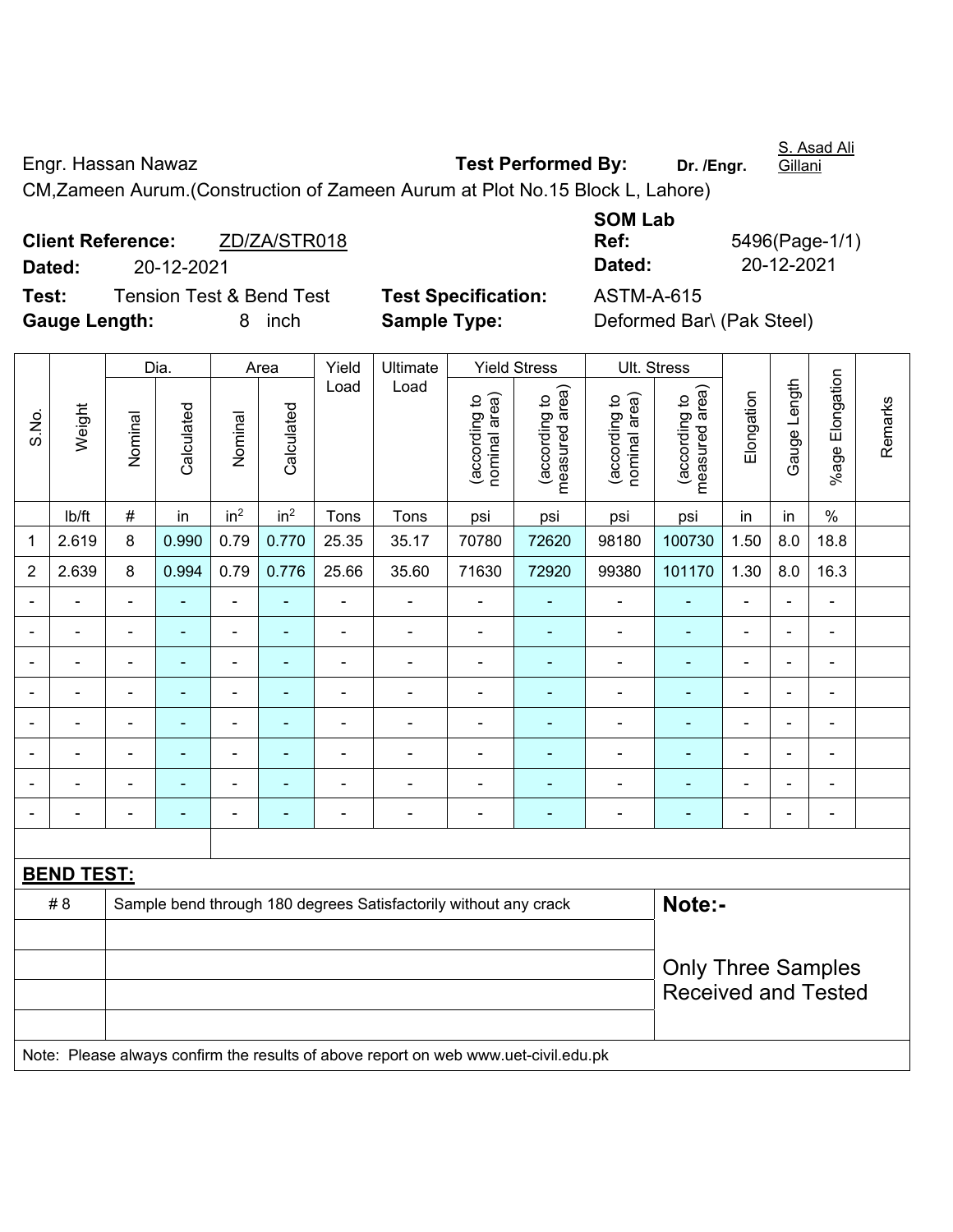Engr. Hasan Nawaz **Test Performed By:** Dr. /Engr. **Asad Gillani** 

CM Zameen Quadrangle.(Const. Of Zameen Quadrangle at Plot No.49,Gulberg-V Lahore)

| <b>Client Reference:</b><br>Dated:<br>20-12-2021 | ZD/ZQ/GSW/004               | <b>SOM Lab</b><br>Ref:<br>Dated: | 5497(Page-1/1)<br>20-12-2021 |
|--------------------------------------------------|-----------------------------|----------------------------------|------------------------------|
| <b>Tension Test &amp; Bend Test</b><br>Test:     | <b>Test Specification:</b>  | <b>ASTM-A-615</b>                |                              |
| <b>Gauge Length:</b><br>8                        | <b>Sample Type:</b><br>inch | Deformed Bar                     |                              |

|                |                   |                                                                                     | Dia.                     |                 | Area            | Yield          | Ultimate                 |                                | <b>Yield Stress</b>             |                                | Ult. Stress                                             |                |                |                           |         |
|----------------|-------------------|-------------------------------------------------------------------------------------|--------------------------|-----------------|-----------------|----------------|--------------------------|--------------------------------|---------------------------------|--------------------------------|---------------------------------------------------------|----------------|----------------|---------------------------|---------|
| S.No.          | Weight            | Nominal                                                                             | Calculated               | Nominal         | Calculated      | Load           | Load                     | nominal area)<br>(according to | (according to<br>measured area) | nominal area)<br>(according to | (according to<br>measured area)                         | Elongation     | Gauge Length   | Elongation<br>$%$ age $ $ | Remarks |
|                | lb/ft             | $\#$                                                                                | in                       | in <sup>2</sup> | in <sup>2</sup> | Tons           | Tons                     | psi                            | psi                             | psi                            | psi                                                     | in             | in             | $\%$                      |         |
| 1              | 0.687             | $\overline{\mathbf{4}}$                                                             | 0.507                    | 0.20            | 0.202           | 6.47           | 9.09                     | 71380                          | 70680                           | 100270                         | 99280                                                   | 1.20           | 8.0            | 15.0                      |         |
| $\overline{2}$ | 0.689             | $\overline{\mathbf{4}}$                                                             | 0.507                    | 0.20            | 0.202           | 6.42           | 9.02                     | 70820                          | 70120                           | 99480                          | 98500                                                   | 1.30           | 8.0            | 16.3                      |         |
|                | ÷                 | $\blacksquare$                                                                      | ٠                        | ÷,              |                 | $\blacksquare$ | $\overline{\phantom{a}}$ | $\blacksquare$                 | ۰                               | $\blacksquare$                 | $\blacksquare$                                          | $\blacksquare$ | $\blacksquare$ | $\blacksquare$            |         |
|                | ÷                 | $\blacksquare$                                                                      | ٠                        | ÷               |                 | $\blacksquare$ | $\blacksquare$           | -                              | ۰                               | $\overline{\phantom{a}}$       | $\blacksquare$                                          | $\blacksquare$ | $\blacksquare$ | $\blacksquare$            |         |
| $\blacksquare$ | ÷.                | $\blacksquare$                                                                      | $\blacksquare$           | ÷,              | $\blacksquare$  | $\blacksquare$ | $\blacksquare$           | ä,                             | ٠                               | $\blacksquare$                 | $\blacksquare$                                          | $\blacksquare$ | $\blacksquare$ | $\blacksquare$            |         |
|                | $\blacksquare$    | $\blacksquare$                                                                      | ٠                        | $\blacksquare$  |                 | $\blacksquare$ | $\blacksquare$           | ä,                             | ۰                               | $\blacksquare$                 | $\blacksquare$                                          | $\blacksquare$ |                | $\blacksquare$            |         |
|                |                   |                                                                                     | $\overline{\phantom{0}}$ | ٠               |                 |                | $\blacksquare$           | $\blacksquare$                 |                                 | $\blacksquare$                 | $\blacksquare$                                          | $\blacksquare$ |                | $\blacksquare$            |         |
|                |                   |                                                                                     |                          | $\blacksquare$  |                 |                | $\blacksquare$           | $\blacksquare$                 |                                 |                                |                                                         |                |                |                           |         |
|                |                   | $\blacksquare$                                                                      | ۰                        | $\overline{a}$  |                 |                | $\blacksquare$           |                                | ۰                               | $\overline{\phantom{0}}$       | $\blacksquare$                                          |                | $\blacksquare$ | $\blacksquare$            |         |
| $\blacksquare$ |                   | $\blacksquare$                                                                      | ۰                        | ÷,              |                 | $\blacksquare$ | $\blacksquare$           | $\blacksquare$                 | ٠                               | $\blacksquare$                 | $\blacksquare$                                          | $\blacksquare$ | $\blacksquare$ | $\blacksquare$            |         |
|                |                   |                                                                                     |                          |                 |                 |                |                          |                                |                                 |                                |                                                         |                |                |                           |         |
|                | <b>BEND TEST:</b> |                                                                                     |                          |                 |                 |                |                          |                                |                                 |                                |                                                         |                |                |                           |         |
|                | #4                | Note:-<br>Sample bend through 180 degrees Satisfactorily without any crack          |                          |                 |                 |                |                          |                                |                                 |                                |                                                         |                |                |                           |         |
|                |                   |                                                                                     |                          |                 |                 |                |                          |                                |                                 |                                |                                                         |                |                |                           |         |
|                |                   |                                                                                     |                          |                 |                 |                |                          |                                |                                 |                                | <b>Only Three Samples</b><br><b>Received and Tested</b> |                |                |                           |         |
|                |                   | Note: Please always confirm the results of above report on web www.uet-civil.edu.pk |                          |                 |                 |                |                          |                                |                                 |                                |                                                         |                |                |                           |         |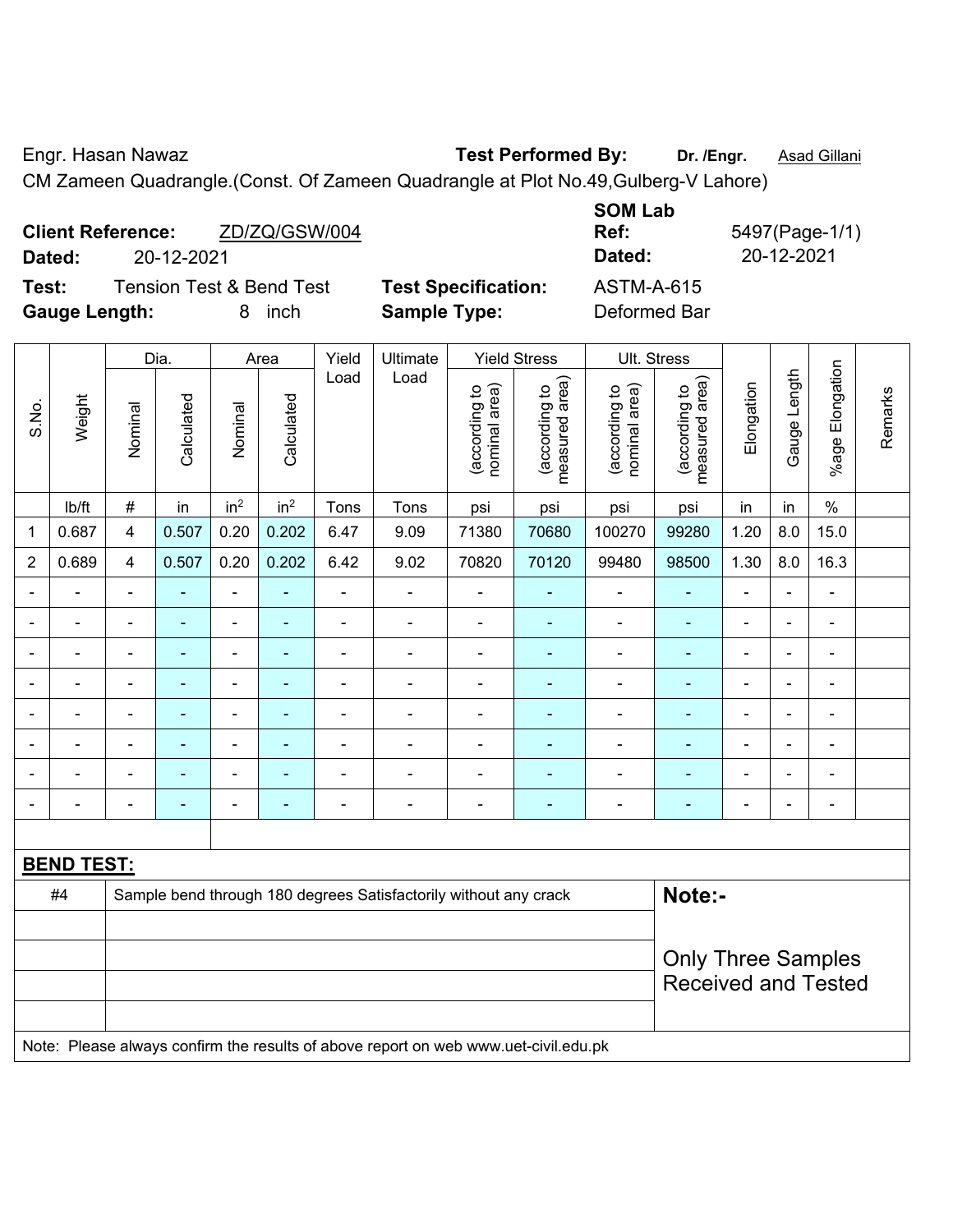Engr. Hasan Nawaz **Test Performed By: Dr. /Engr.** Asad Ali Gillani

CM Zameen Quadrangle.(Const. Of Zameen Quadrangle at Plot No.49,Gulberg-V Lahore)

| <b>Client Reference:</b><br>ZD/ZQ/GSW/004<br>20-12-2021<br>Dated: |                            | <b>SOM Lab</b><br>Ref:<br>Dated: | 5498(Page-1/1)<br>20-12-2021 |
|-------------------------------------------------------------------|----------------------------|----------------------------------|------------------------------|
| <b>Tension Test &amp; Bend Test</b><br>Test:                      | <b>Test Specification:</b> | ASTM-A-615                       |                              |
| <b>Gauge Length:</b><br>inch<br>x                                 | <b>Sample Type:</b>        | Deformed Bar                     |                              |

|                          |                          |                                                                                     | Dia.                     |                          | Area            | Yield                    | Ultimate                 |                                | <b>Yield Stress</b>             |                                | Ult. Stress                                             |                |                          |                 |         |
|--------------------------|--------------------------|-------------------------------------------------------------------------------------|--------------------------|--------------------------|-----------------|--------------------------|--------------------------|--------------------------------|---------------------------------|--------------------------------|---------------------------------------------------------|----------------|--------------------------|-----------------|---------|
| S.No.                    | Weight                   | Nominal                                                                             | Calculated               | Nominal                  | Calculated      | Load                     | Load                     | nominal area)<br>(according to | (according to<br>measured area) | nominal area)<br>(according to | measured area)<br>(according to                         | Elongation     | Gauge Length             | %age Elongation | Remarks |
|                          | Ib/ft                    | $\#$                                                                                | in                       | in <sup>2</sup>          | in <sup>2</sup> | Tons                     | Tons                     | psi                            | psi                             | psi                            | psi                                                     | in             | in                       | $\%$            |         |
| 1                        | 1.494                    | 6                                                                                   | 0.748                    | 0.44                     | 0.439           | 13.56                    | 18.93                    | 67960                          | 68110                           | 94880                          | 95100                                                   | 1.20           | 8.0                      | 15.0            |         |
| $\overline{2}$           | 1.477                    | 6                                                                                   | 0.743                    | 0.44                     | 0.434           | 13.32                    | 18.73                    | 66780                          | 67710                           | 93860                          | 95160                                                   | 1.20           | 8.0                      | 15.0            |         |
| $\overline{\phantom{a}}$ | $\blacksquare$           | $\blacksquare$                                                                      | ÷,                       | $\blacksquare$           | ä,              | $\blacksquare$           | $\blacksquare$           | $\blacksquare$                 | ÷                               | $\blacksquare$                 | $\blacksquare$                                          | ä,             | ÷,                       | $\blacksquare$  |         |
| $\blacksquare$           | $\overline{\phantom{a}}$ | $\blacksquare$                                                                      | $\blacksquare$           | $\blacksquare$           | $\blacksquare$  | $\overline{a}$           | $\overline{a}$           | ä,                             | $\blacksquare$                  | $\blacksquare$                 | $\blacksquare$                                          | $\blacksquare$ | $\blacksquare$           | $\blacksquare$  |         |
| $\blacksquare$           | $\blacksquare$           | $\blacksquare$                                                                      | ä,                       | $\blacksquare$           | ۰               | ä,                       | ä,                       | $\blacksquare$                 | ٠                               | $\blacksquare$                 | $\blacksquare$                                          | $\blacksquare$ | $\blacksquare$           | ä,              |         |
|                          | $\blacksquare$           | $\blacksquare$                                                                      | $\blacksquare$           | ٠                        | ÷               | ä,                       | Ē,                       | $\blacksquare$                 |                                 | $\blacksquare$                 | ۰                                                       |                |                          | ä,              |         |
| $\blacksquare$           | $\blacksquare$           | $\blacksquare$                                                                      | L.                       | ä,                       |                 |                          | $\blacksquare$           | $\blacksquare$                 | ۰                               | $\blacksquare$                 | ÷,                                                      | $\blacksquare$ | $\overline{\phantom{0}}$ | $\blacksquare$  |         |
| $\blacksquare$           |                          | $\blacksquare$                                                                      | $\blacksquare$           | $\blacksquare$           | $\blacksquare$  | $\overline{\phantom{0}}$ | ÷                        | $\blacksquare$                 | $\blacksquare$                  | $\blacksquare$                 | ۰                                                       | $\blacksquare$ | $\overline{\phantom{0}}$ | $\blacksquare$  |         |
| $\blacksquare$           |                          | $\blacksquare$                                                                      |                          | $\blacksquare$           |                 |                          | ÷                        | $\blacksquare$                 | ÷                               | $\blacksquare$                 | ۰                                                       | $\blacksquare$ | $\blacksquare$           | $\blacksquare$  |         |
| $\blacksquare$           | $\blacksquare$           | $\blacksquare$                                                                      | $\overline{\phantom{0}}$ | $\overline{\phantom{a}}$ | ٠               | $\blacksquare$           | $\overline{\phantom{a}}$ | $\blacksquare$                 | ۰                               | $\blacksquare$                 | ٠                                                       | $\blacksquare$ | ÷,                       | $\blacksquare$  |         |
|                          |                          |                                                                                     |                          |                          |                 |                          |                          |                                |                                 |                                |                                                         |                |                          |                 |         |
|                          | <b>BEND TEST:</b>        |                                                                                     |                          |                          |                 |                          |                          |                                |                                 |                                |                                                         |                |                          |                 |         |
|                          | #6                       | Note:-<br>Sample bend through 180 degrees Satisfactorily without any crack          |                          |                          |                 |                          |                          |                                |                                 |                                |                                                         |                |                          |                 |         |
|                          |                          |                                                                                     |                          |                          |                 |                          |                          |                                |                                 |                                |                                                         |                |                          |                 |         |
|                          |                          |                                                                                     |                          |                          |                 |                          |                          |                                |                                 |                                | <b>Only Three Samples</b><br><b>Received and Tested</b> |                |                          |                 |         |
|                          |                          | Note: Please always confirm the results of above report on web www.uet-civil.edu.pk |                          |                          |                 |                          |                          |                                |                                 |                                |                                                         |                |                          |                 |         |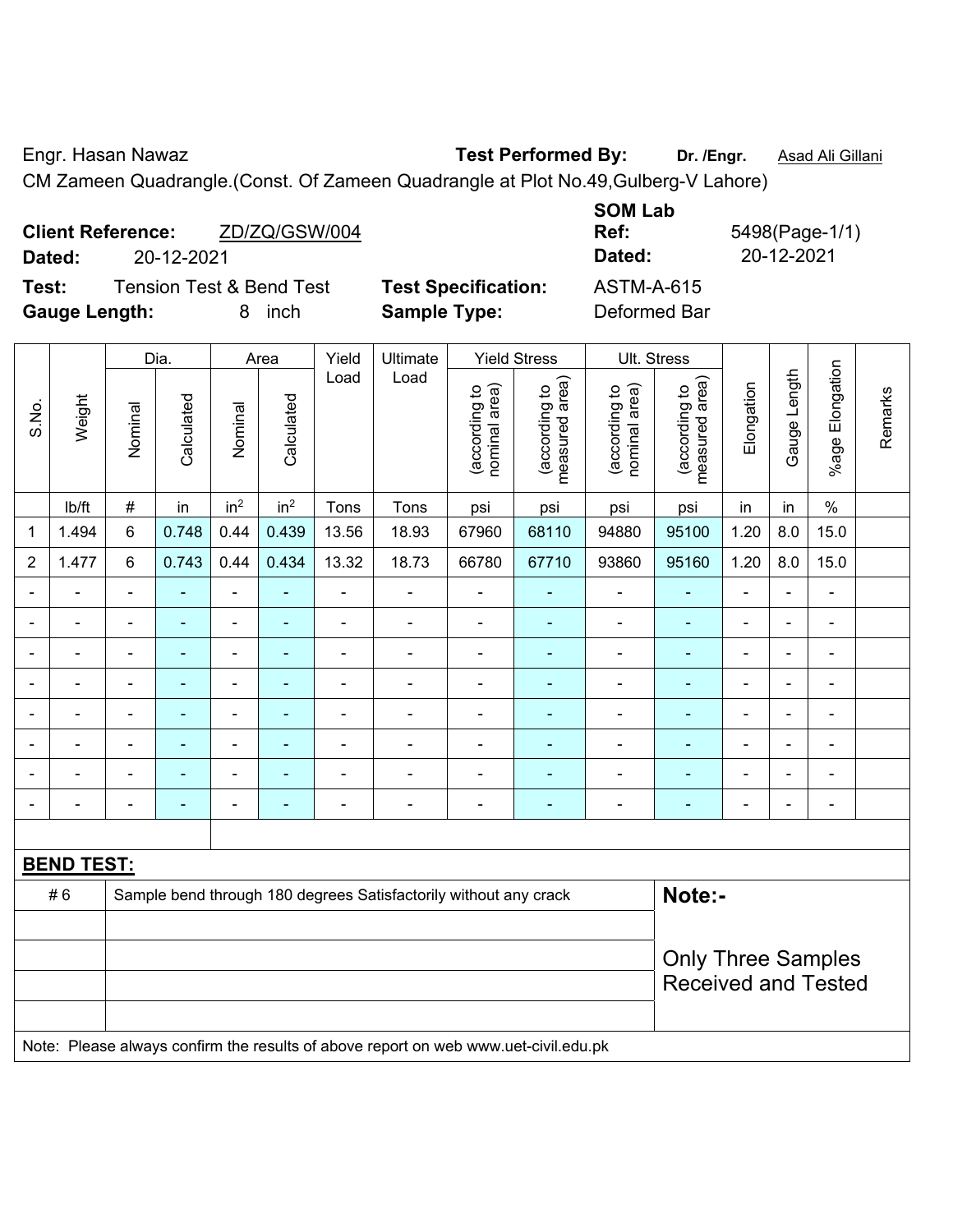Maj Adnan Khalid (R) **Test Performed By: Dr. /Engr.** S Asad Ali Gillani Dy Dir MTL DHA Lhr,(Const. Of Infra Works overseas Enclave Sector-T Ph-VII DHA Lhr)(M/s DHA-C)

**Client Reference:** 408/241/E/Lab/172/16T

**Test:** Tension Test & Bend Test **Test Specification:** ASTM-A-615 **Gauge Length:** 8 inch **Sample Type:** Deformed Bar (SJ Steel)

**SOM Lab Dated:** 26-11-2021 **Dated:** 20-12-2021

**Ref:** 5499(Page-1/1)

|                |                   |                | Dia.           |                              | Area            | Yield          | Ultimate                                                                            |                                | <b>Yield Stress</b>             |                                | Ult. Stress                                             |                |                |                              |         |
|----------------|-------------------|----------------|----------------|------------------------------|-----------------|----------------|-------------------------------------------------------------------------------------|--------------------------------|---------------------------------|--------------------------------|---------------------------------------------------------|----------------|----------------|------------------------------|---------|
| S.No.          | Weight            | Nominal        | Calculated     | Nominal                      | Calculated      | Load           | Load                                                                                | nominal area)<br>(according to | (according to<br>measured area) | (according to<br>nominal area) | (according to<br>measured area)                         | Elongation     | Gauge Length   | Elongation<br>$%$ age        | Remarks |
|                | lb/ft             | $\#$           | in             | in <sup>2</sup>              | in <sup>2</sup> | Tons           | Tons                                                                                | psi                            | psi                             | psi                            | psi                                                     | in             | in             | $\%$                         |         |
| 1              | 1.045             | 5              | 0.625          | 0.31                         | 0.307           | 10.70          | 13.88                                                                               | 76150                          | 76890                           | 98780                          | 99740                                                   | 1.20           | 8.0            | 15.0                         |         |
| $\overline{2}$ | 1.048             | 5              | 0.626          | 0.31                         | 0.308           | 10.52          | 13.86                                                                               | 74840                          | 75330                           | 98630                          | 99270                                                   | 1.10           | 8.0            | 13.8                         |         |
|                |                   | ÷              |                | $\blacksquare$               |                 |                | ä,                                                                                  | $\blacksquare$                 |                                 | $\blacksquare$                 | $\overline{a}$                                          |                |                |                              |         |
|                |                   | $\blacksquare$ |                | $\blacksquare$               |                 |                | $\blacksquare$                                                                      | ä,                             |                                 | $\blacksquare$                 |                                                         | $\blacksquare$ |                | $\blacksquare$               |         |
|                |                   | $\blacksquare$ | ä,             | $\qquad \qquad \blacksquare$ | $\overline{a}$  | $\blacksquare$ | $\frac{1}{2}$                                                                       | $\blacksquare$                 | $\blacksquare$                  | $\blacksquare$                 | $\blacksquare$                                          | $\blacksquare$ | $\blacksquare$ | ÷,                           |         |
|                |                   |                | ۰              | ۰                            | ٠               | $\blacksquare$ | ÷                                                                                   | $\blacksquare$                 | ٠                               | $\blacksquare$                 | $\blacksquare$                                          |                |                | ÷,                           |         |
|                |                   | $\blacksquare$ | $\blacksquare$ | $\blacksquare$               | ÷               | $\blacksquare$ | ÷,                                                                                  | $\overline{\phantom{a}}$       | ٠                               | $\blacksquare$                 | $\blacksquare$                                          | ä,             |                | $\blacksquare$               |         |
|                |                   | ä,             |                | ٠                            |                 |                |                                                                                     |                                |                                 |                                |                                                         |                |                | ä,                           |         |
|                |                   | $\blacksquare$ |                | $\blacksquare$               |                 |                | $\blacksquare$                                                                      | Ē,                             |                                 |                                |                                                         |                |                | L.                           |         |
|                |                   | $\blacksquare$ | ä,             | ۰                            | $\overline{a}$  | $\blacksquare$ | ÷                                                                                   | $\blacksquare$                 | $\blacksquare$                  | $\overline{\phantom{a}}$       | $\blacksquare$                                          | $\blacksquare$ | $\blacksquare$ | $\qquad \qquad \blacksquare$ |         |
|                |                   |                |                |                              |                 |                |                                                                                     |                                |                                 |                                |                                                         |                |                |                              |         |
|                | <b>BEND TEST:</b> |                |                |                              |                 |                |                                                                                     |                                |                                 |                                |                                                         |                |                |                              |         |
|                | #5                |                |                |                              |                 |                | Sample bend through 180 degrees Satisfactorily without any crack                    |                                |                                 |                                | Note:-                                                  |                |                |                              |         |
|                |                   |                |                |                              |                 |                |                                                                                     |                                |                                 |                                |                                                         |                |                |                              |         |
|                |                   |                |                |                              |                 |                |                                                                                     |                                |                                 |                                | <b>Only Three Samples</b><br><b>Received and Tested</b> |                |                |                              |         |
|                |                   |                |                |                              |                 |                | Note: Please always confirm the results of above report on web www.uet-civil.edu.pk |                                |                                 |                                |                                                         |                |                |                              |         |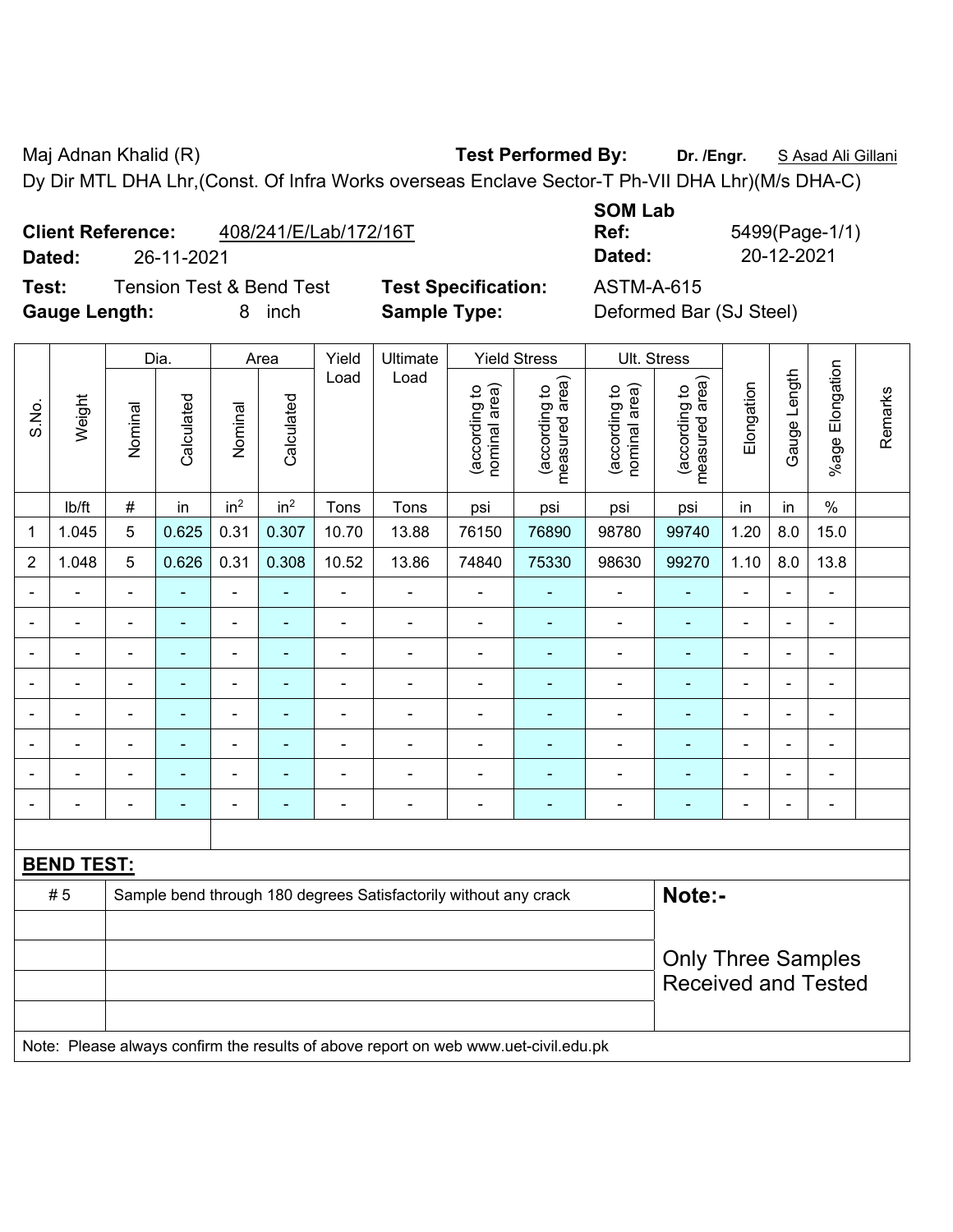Irfan Siddique **Test Performed By: Dr. /Engr.** Asad Ali Gillani

Building Standards Lahore.(Const. Of Commercial Project In Pattoki)

| <b>Client Reference:</b> |            | GT/LTR/211220-140                   |                            | <b>SOM Lab</b><br>Ref: | 5500(Page-1/1) |
|--------------------------|------------|-------------------------------------|----------------------------|------------------------|----------------|
| Dated:                   | 20-12-2021 |                                     |                            | Dated:                 | 20-12-2021     |
| Test:                    |            | <b>Tension Test &amp; Bend Test</b> | <b>Test Specification:</b> | <b>ASTM-A-615</b>      |                |
| <b>Gauge Length:</b>     |            | inch<br>8                           | <b>Sample Type:</b>        | Deformed Bar           |                |

|                | Dia.<br>Yield<br>Ultimate<br><b>Yield Stress</b><br>Ult. Stress<br>Area             |                                                                  |            |                          |                                              |                |                                                                  |                                |                                 |                                |                                             |                |              |                              |         |
|----------------|-------------------------------------------------------------------------------------|------------------------------------------------------------------|------------|--------------------------|----------------------------------------------|----------------|------------------------------------------------------------------|--------------------------------|---------------------------------|--------------------------------|---------------------------------------------|----------------|--------------|------------------------------|---------|
|                |                                                                                     |                                                                  |            |                          |                                              |                |                                                                  |                                |                                 |                                |                                             |                |              |                              |         |
| S.No.          | Weight                                                                              | Nominal                                                          | Calculated | Nominal                  | Calculated                                   | Load           | Load                                                             | nominal area)<br>(according to | (according to<br>measured area) | nominal area)<br>(according to | (according to<br>measured area)<br>measured | Elongation     | Gauge Length | Elongation<br>$%$ age        | Remarks |
|                | Ib/ft                                                                               | $\#$                                                             | in         | in <sup>2</sup>          | in <sup>2</sup>                              | Tons           | Tons                                                             | psi                            | psi                             | psi                            | psi                                         | in             | in           | $\%$                         |         |
| 1              | 2.597                                                                               | 8                                                                | 0.986      | 0.79                     | 0.763                                        | 23.52          | 33.86                                                            | 65650                          | 67980                           | 94540                          | 97880                                       | 1.40           | 8.0          | 17.5                         |         |
| $\overline{2}$ | 1.503                                                                               | 6                                                                | 0.750      | 0.44                     | 0.442                                        | 13.48          | 18.83                                                            | 67550                          | 67240                           | 94370                          | 93950                                       | 1.00           | 8.0          | 12.5                         |         |
| 3              | 0.639                                                                               | $\overline{\mathbf{4}}$                                          | 0.489      | 0.20                     | 0.188                                        | 7.16           | 9.07                                                             | 78910                          | 83950                           | 100050                         | 106430                                      | 1.00           | 8.0          | 12.5                         |         |
|                |                                                                                     |                                                                  |            | $\blacksquare$           |                                              | ÷,             | ä,                                                               | $\blacksquare$                 |                                 | $\blacksquare$                 | $\blacksquare$                              | ÷              |              | $\blacksquare$               |         |
|                | $\blacksquare$                                                                      | $\blacksquare$                                                   | ÷,         | $\overline{\phantom{0}}$ | $\blacksquare$                               | $\blacksquare$ | $\overline{\phantom{a}}$                                         | $\blacksquare$                 | $\blacksquare$                  | $\blacksquare$                 | $\blacksquare$                              | $\blacksquare$ |              | $\qquad \qquad \blacksquare$ |         |
|                |                                                                                     |                                                                  |            | ÷                        | Ē,<br>ä,<br>$\blacksquare$<br>$\blacksquare$ |                |                                                                  |                                |                                 |                                |                                             |                |              |                              |         |
|                |                                                                                     |                                                                  |            | ۰                        |                                              |                | $\blacksquare$                                                   | ۰                              | ٠                               | $\blacksquare$                 | $\blacksquare$                              | $\blacksquare$ |              |                              |         |
|                |                                                                                     |                                                                  |            | ÷                        |                                              |                | ÷                                                                | $\blacksquare$                 |                                 |                                |                                             |                |              | $\blacksquare$               |         |
|                |                                                                                     |                                                                  |            | ÷                        |                                              |                |                                                                  | ä,                             |                                 | $\blacksquare$                 |                                             |                |              | $\blacksquare$               |         |
|                |                                                                                     |                                                                  |            | -                        | $\blacksquare$                               | $\overline{a}$ | $\blacksquare$                                                   | -                              | $\blacksquare$                  | $\overline{\phantom{a}}$       | $\blacksquare$                              | $\blacksquare$ |              | ÷                            |         |
|                |                                                                                     |                                                                  |            |                          |                                              |                |                                                                  |                                |                                 |                                |                                             |                |              |                              |         |
|                | <b>BEND TEST:</b>                                                                   |                                                                  |            |                          |                                              |                |                                                                  |                                |                                 |                                |                                             |                |              |                              |         |
|                | # 8                                                                                 |                                                                  |            |                          |                                              |                | Sample bend through 180 degrees Satisfactorily without any crack |                                |                                 |                                | Note:-                                      |                |              |                              |         |
|                | #6                                                                                  | Sample bend through 180 degrees Satisfactorily without any crack |            |                          |                                              |                |                                                                  |                                |                                 |                                |                                             |                |              |                              |         |
|                | #4                                                                                  |                                                                  |            |                          |                                              |                | Sample bend through 180 degrees Satisfactorily without any crack |                                |                                 |                                | <b>Only Six Samples</b>                     |                |              |                              |         |
|                |                                                                                     |                                                                  |            |                          |                                              |                |                                                                  |                                |                                 |                                | <b>Received and Tested</b>                  |                |              |                              |         |
|                |                                                                                     |                                                                  |            |                          |                                              |                |                                                                  |                                |                                 |                                |                                             |                |              |                              |         |
|                | Note: Please always confirm the results of above report on web www.uet-civil.edu.pk |                                                                  |            |                          |                                              |                |                                                                  |                                |                                 |                                |                                             |                |              |                              |         |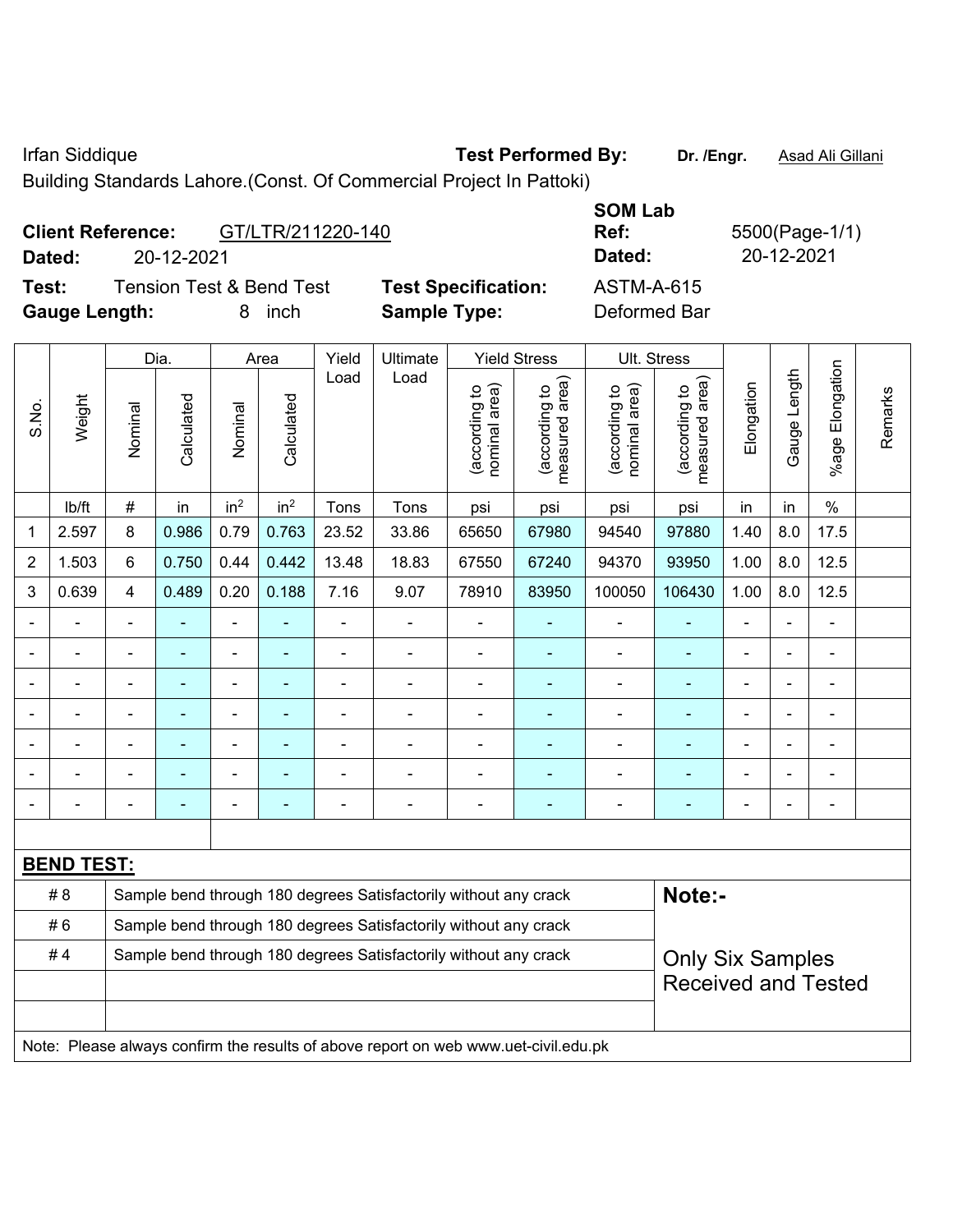RE AYQ Developers Pvt.Ltd. (Union Complex)

**Client Reference:** Nil

|       | Dated:                        |         | 20-12-2021                          |         |                    |               |                                                   |                                                     |                                                                 | Dated:                                         |                                                        | 20-12-2021 |                |                    |
|-------|-------------------------------|---------|-------------------------------------|---------|--------------------|---------------|---------------------------------------------------|-----------------------------------------------------|-----------------------------------------------------------------|------------------------------------------------|--------------------------------------------------------|------------|----------------|--------------------|
|       | Test:<br><b>Gauge Length:</b> |         | <b>Tension Test &amp; Bend Test</b> | 8       | inch               |               | <b>Test Specification:</b><br><b>Sample Type:</b> |                                                     |                                                                 | <b>ASTM-A-615</b>                              | Deformed Bar (AF Steel)                                |            |                |                    |
| S.No. | Weight                        | Nominal | Dia.<br>Calculated                  | Nominal | Area<br>Calculated | Yield<br>Load | Ultimate<br>Load                                  | লি<br>₽<br>Φ<br>င္ငွာ<br>ω<br>p<br>nomina<br>(accor | <b>Yield Stress</b><br>rea)<br>đ<br>ᡕᢐ<br>(according<br>easured | ea)<br><u>ِم</u><br>(according<br>등<br>nominal | Ult. Stress<br>rea)<br>đ<br>ω<br>(according<br>easured | Elongation | ength<br>Gauge | Elongation<br>%age |

|                |        |         | Dia.       |                 | Area            | Yield | Ultimate |                                         | Yield Stress                                    | UII. Stress                    |                                    |            |                 |                    |
|----------------|--------|---------|------------|-----------------|-----------------|-------|----------|-----------------------------------------|-------------------------------------------------|--------------------------------|------------------------------------|------------|-----------------|--------------------|
| S.No.          | Weight | Nominal | Calculated | Nominal         | Calculated      | Load  | Load     | area)<br>đ<br>(according<br>nominal are | area)<br>$\mathtt{S}$<br>(according<br>measured | (according to<br>nominal area) | area)<br>(according to<br>measured | Elongation | Length<br>Gauge | Elongation<br>%age |
|                | lb/ft  | $\#$    | in         | in <sup>2</sup> | in <sup>2</sup> | Tons  | Tons     | psi                                     | psi                                             | psi                            | psi                                | in         | in              | $\%$               |
| 1              | 1.477  | 6       | 0.743      | 0.44            | 0.434           | 12.92 | 18.01    | 64740                                   | 65630                                           | 90290                          | 91530                              | 1.50       | 8.0             | 18.8               |
| $\overline{2}$ | 1.510  | 6       | 0.752      | 0.44            | 0.444           | 13.43 | 18.42    | 67290                                   | 66690                                           | 92330                          | 91500                              | 1.20       | 8.0             | 15.0               |
| 3              | 1.522  | 6       | 0.754      | 0.44            | 0.447           | 13.78 | 18.86    | 69080                                   | 68000                                           | 94530                          | 93050                              | 1.40       | 8.0             | 17.5               |
|                |        |         |            |                 |                 |       |          |                                         |                                                 |                                |                                    |            |                 |                    |
|                |        |         |            |                 |                 |       |          |                                         |                                                 |                                |                                    |            |                 |                    |
|                |        |         |            |                 |                 |       |          |                                         |                                                 |                                |                                    |            |                 |                    |
| -              |        |         |            |                 |                 |       |          |                                         |                                                 |                                |                                    |            |                 |                    |

- - - - - - - - - - - - - - - - - - - - - - - - - - - - - - - - - - - - - - - - - - - - -

# 6 Sample bend through 180 degrees Satisfactorily without any crack **Note:-**

Note: Please always confirm the results of above report on web www.uet-civil.edu.pk

**SOM Lab Ref:** 5501(Page-1/1)

Only Four Samples Received and Tested

Remarks

Remarks

Asif Pervaiz Butt **Test Performed By:** Dr. /Engr. **SAsad Ali Gillani** Collani

**BEND TEST:**